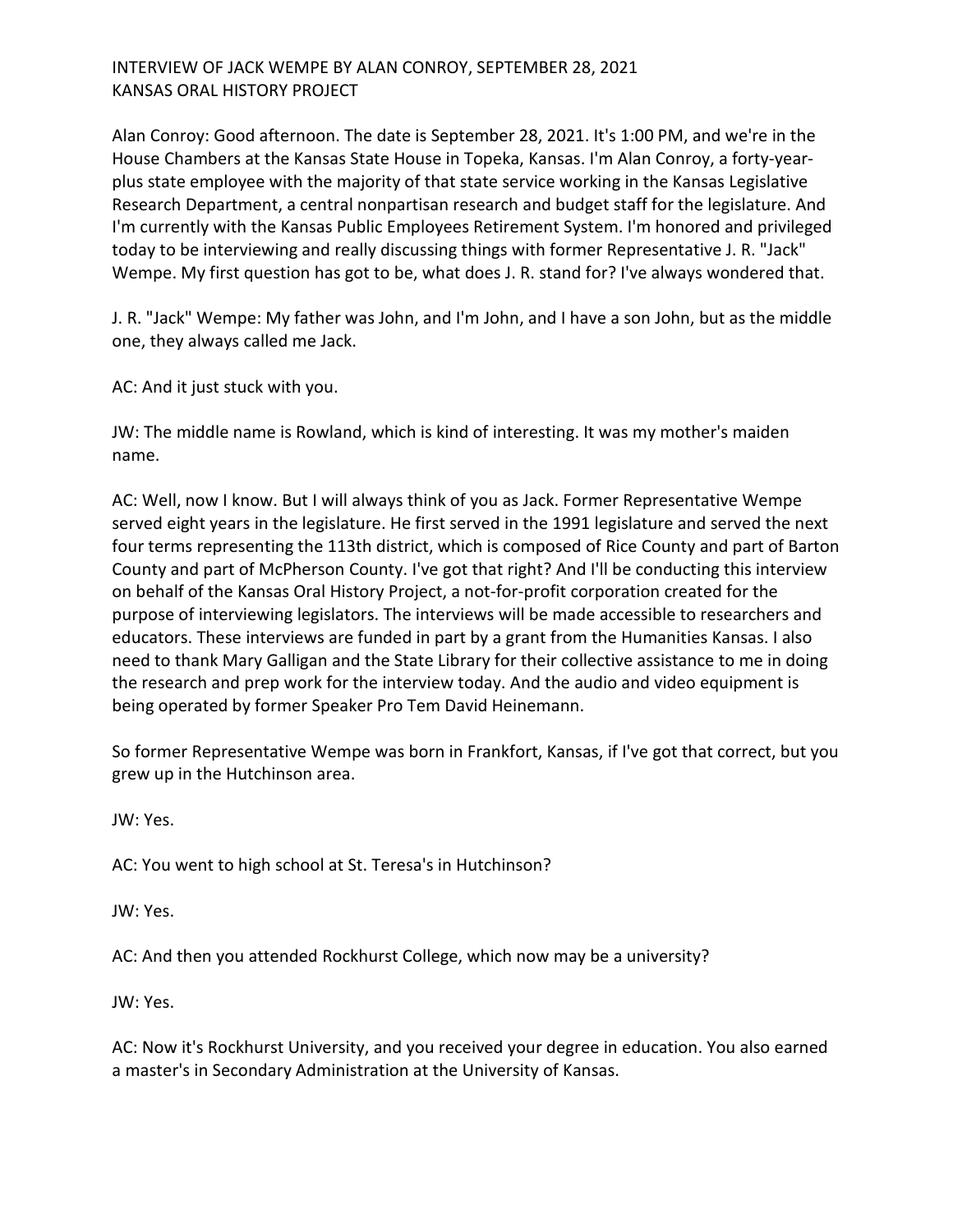JW: Yes.

AC: So you're a Jayhawk?

JW: Yes.

AC: Former Representative Wempe has served as a teacher, as a coach, as an economic development director and a rental property owner and manager. He's served on the Kansas Board of Regents following his legislative service and also the Tech Council .

JW: Tech Authority. [Postsecondary Technical Education Authority – Kansas Board of Regents]

AC: Tech Authority, excuse me. And he even contemplated running for governor in 1998 against Governor Bill Graves. I saw some clips there.

JW: Not very long.

AC: A passing thought. You also ran for the State Board of Education in District #7, and he's married to Vicky and has six children. So the question has to be, do you have any grandchildren?

JW: Yes, we do. We have fourteen grandchildren.

AC: Well, that's great. I read an article that stated when you started teaching that you would have accepted any teaching job that paid a salary.

JW: Yes. I went to college on a shoestring like a lot of people have done. When I graduated, why, any kind of a job looked good. I accepted a job at a very small high school in Miami County. That high school had thirty students. That was the beginning of the teaching career. I did wind up—I moved to Louisburg and went into administration there. I became the principal of the high school there and then later, superintendent out in Central Kansas.

AC: Did I also see in the clips that maybe that first teaching job or one of those early ones, you were the high school basketball coach?

JW: I was. I coached for eight years prior to going into administration. I taught English and Government.

AC: Maybe that first year when you arrived at that high school, their win/loss record was not very good?

JW: Well, it wasn't, and we had some fairly good years during that period of time, but it was a very small school. At that time, the BB class, which was high schools under 60 enrollment, was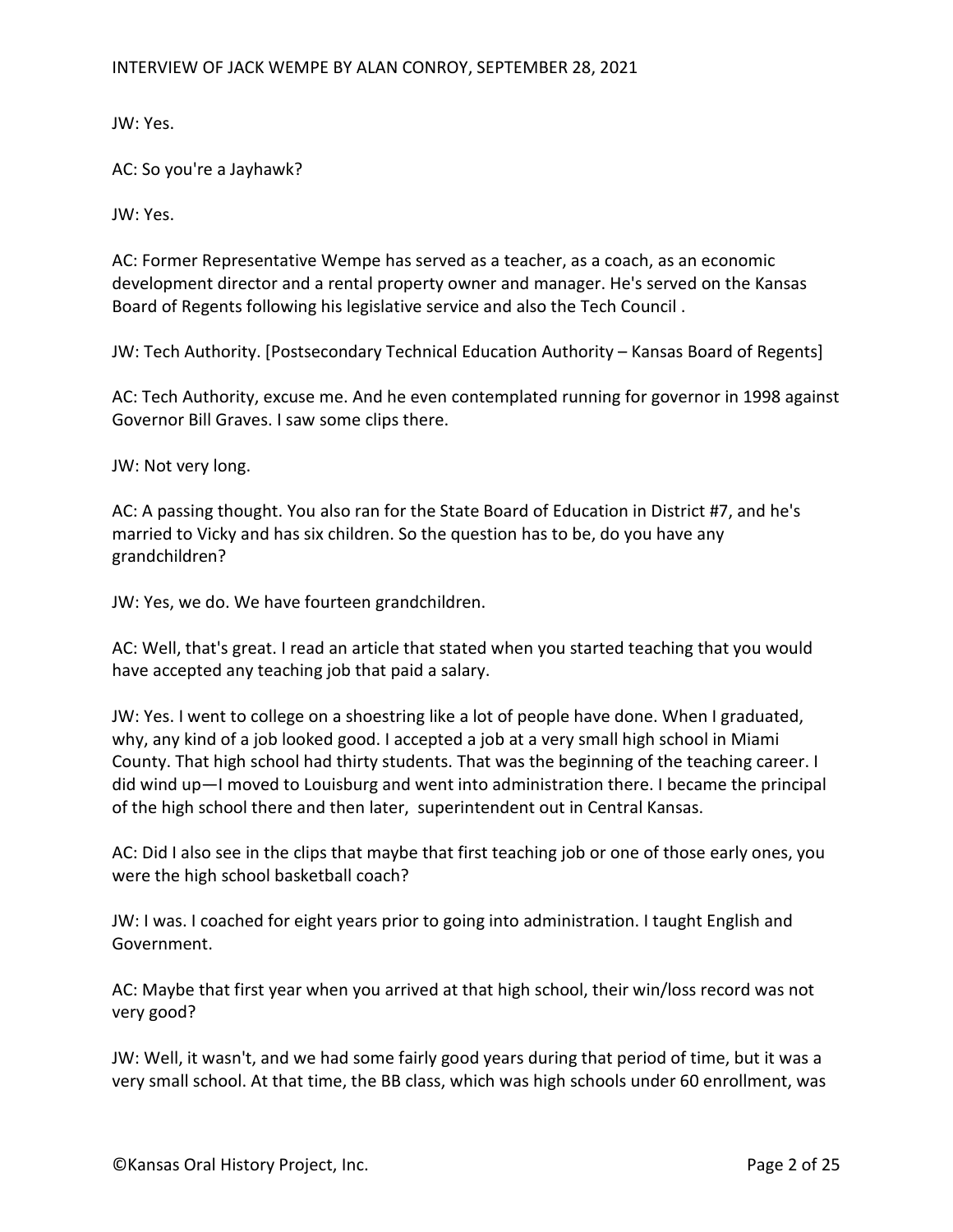the largest class in Kansas. It was interesting. BB basketball was interesting. Communities were very involved in it, and it was fun.

AC: Your first year, again in that article, I saw where your first year of coaching was so so, but in the next three years, the community thought you were the best basketball coach ever because you had a winning season.

JW: When you win, that's the way it is. When you lose, it goes in the other direction. Sometimes that's when you'd done your best coaching job.

AC: I also noticed in that column, too, you said sometimes whether it's coaching or maybe politics, sometimes you just don't want to mess things up. If things are going on, don't mess them up.

JW: That's right.

AC: Do you think that would apply to politics sometimes, too?

JW: Well, probably. Do no harm.

AC: I noticed when you were in the House, you served, of course, on numerous committees— Agriculture, Economic Development, Local Government, Taxation, Subcommittee on Higher Ed, Education, Tourism, and, of course, the Joint Committee on Economic Development. A good cross-section there. But let's first talk a little bit about your background. Tell us a little bit more about your life before you entered the legislature. So as we mentioned, you were born in Frankfort.

JW: Yes.

AC: But then you ended up over by Hutchinson or in Hutchinson.

JW: I was a child of the Depression, obviously at my age, and rural, very rural. Those were pretty tough times for rural people. I was a year and a half old when we moved to Hutchinson. We moved on to a place my grandfather owned down there, my mother's father, and my dad built a house there. So that's where I grew up. I grew up in kind of austere circumstances, rural. That's just the way it was.

AC: Especially in those times.

JW: I went eight years to a one-room school, which you know, there are pros and cons to that, but that's the way it was, Mitchell Elementary for eight years.

AC: How many students, do you remember?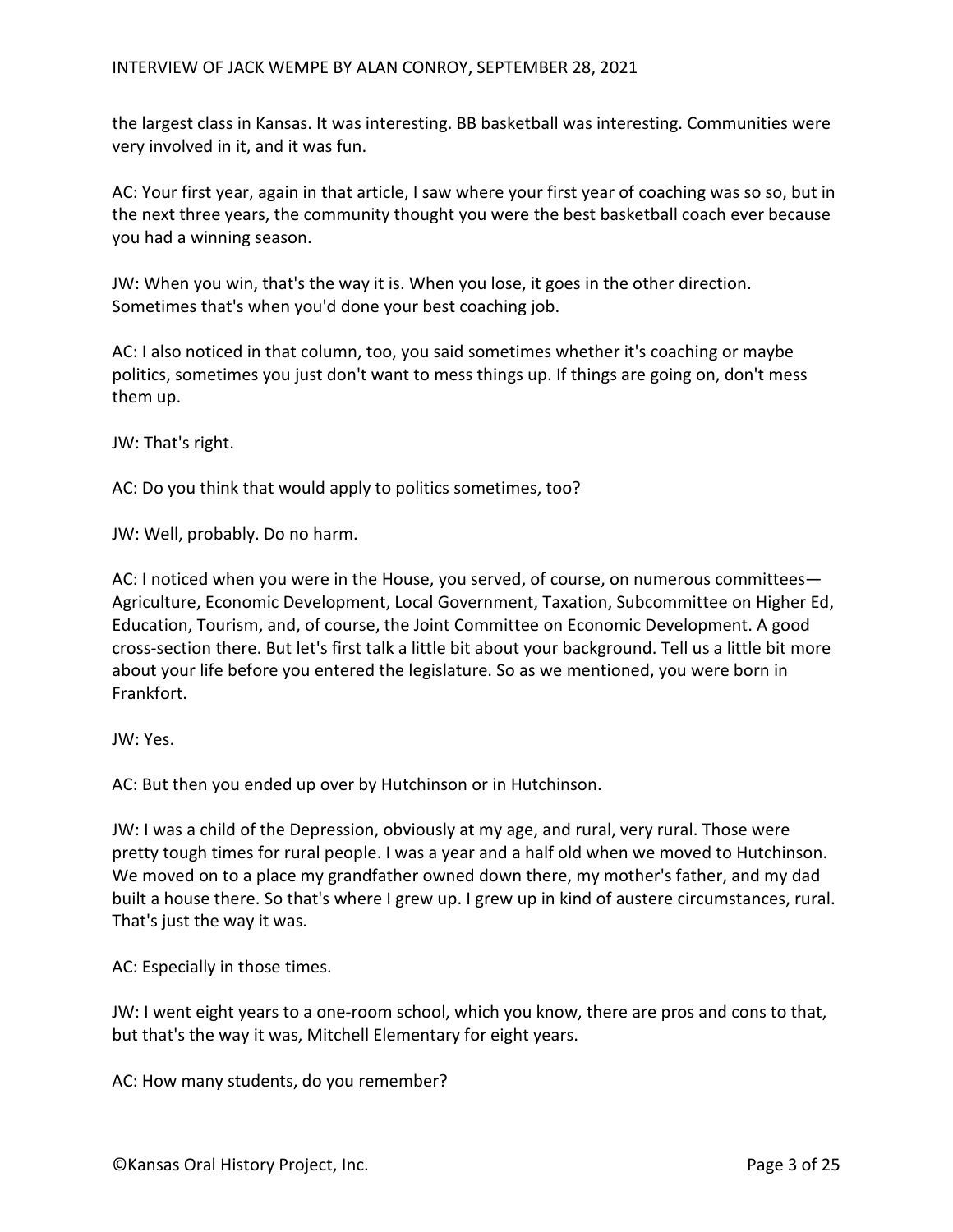JW: Well, most of the time, it was sixteen or seventeen in that category and eight grades. My class, there were three of us who went all the way through. We had various times where others joined us, but three of us went all the way through which is a little bit unusual, two boys and a girl.

AC: One teacher that taught everything?

JW: One teacher that taught them all.

AC: So she's now a saint.

JW: Well, she is. Those schools, they're very dependent upon the teacher. A one-room school that gets a good teacher, it's a good learning environment. But on the other hand, a poor teacher, it can damage a lot of kids. It is interesting. It's an interesting dynamic. I always thought you sat there in class, and you heard everyone recite, and it was like repeating every year because you kind of heard that before.

AC: Had your family been involved in politics before you ran for the House?

JW: No, had not. We talked about government and those kinds of things. My dad was a reader, and he was interested in that, but none of them had been directly involved in politics except my mother had an uncle who had been a longtime county superintendent, which was an elected position. In a way, that was politics. And I knew him. I worked for him one summer. I really enjoyed visiting with my uncle. So I'd have to say he had some influence. He was very interested in politics and was a precinct committee person and talked politics a lot. So there was some interest I suppose generated then.

AC: If I may ask, Roosevelt Democrats in those days?

JW: Probably, very much. My father, of course, as I mentioned, Depression. He appreciated Roosevelt. Maybe Truman Democrats might be a better definition for my father and myself.

AC: And your personal interest in politics then, did that develop early on or maybe a little later?

JW: I think it did. Of course, I taught government, and I was interested from that point of view. It is interesting though. I came up here after quite a long time doing other things. So I didn't come up here as a young person at all. I was very unaware of what went on in this place. I was just not a—I guess I was not well prepared in some respects to be here.

AC: But you were a good government teacher, I'm sure.

JW: Yes. That's the way it was. We overcame that.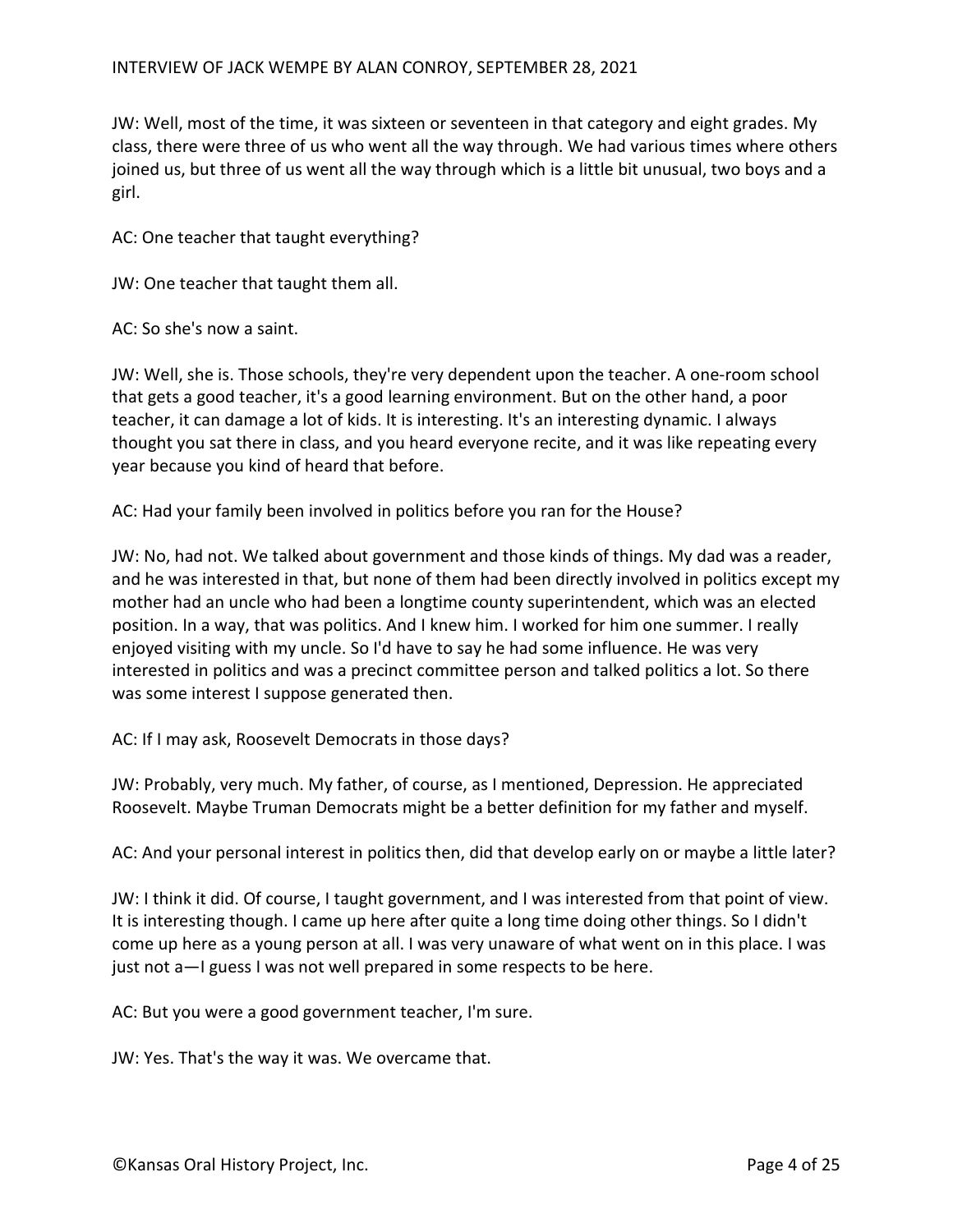AC: You mentioned your uncle, but were there other mentors in politics or someone you maybe aspired to be like in public service?

JW: I don't know, as I did, I don't know that I had anyone in the immediate area. I really did respect Harry Truman. I enjoyed Truman, and I read his stuff. I liked his style. I liked his understated way of doing things. I guess there may have been some influence there. He, of course, was in office when I grew to maturity, you might say. Obviously I remember the '48 election and those things.

AC: From what I've read, I always thought that Truman, you never had to second-guess on what he thought or where he stood. He was very clear.

JW: He was, and he was kind of understated in the way he approached things.

AC: So it got to be November of 1990, and you decided you were going to run for the legislature.

JW: I did. I had run in a primary four years prior to that and was defeated. But I still was interested in doing it. My predecessor, LeRoy Fry, was retiring. He agreed to support me even though I had run against him, but we burned no bridges in that campaign. LeRoy's wife [Vanora] had taught for me when I was superintendent of schools. She was a home ec [economics] teacher at the Little River High School. I knew them well.

He supported me and I ran. The district had changed. They'd had reapportionment. I ran against an incumbent.

AC: Frank Buehler?

JW: That's right.

AC: I noticed in the '88 election, and of course you're right, maybe some of those districts, there might have been some changes there, and he won at least that seat, and he beat a gentleman by the name of Kent Roth I think by about—Frank Buehler got 3,800 votes. But in the 1990 general election, you received 3,664 votes, and Frank Buehler, 3,375. So you beat him 52 percent to 48 percent, and he actually got less votes than he did two years earlier.

JW: It was a strong campaign. I worked hard in that campaign.

# AC: A lot of money?

JW: No, not a lot of money, but I walked the district twice. I even walked during the primary period when I didn't have an opponent to try to become more known. And I was fairly well known anyway. I'd been Economic Development Director in Rice County. Of course, I had quite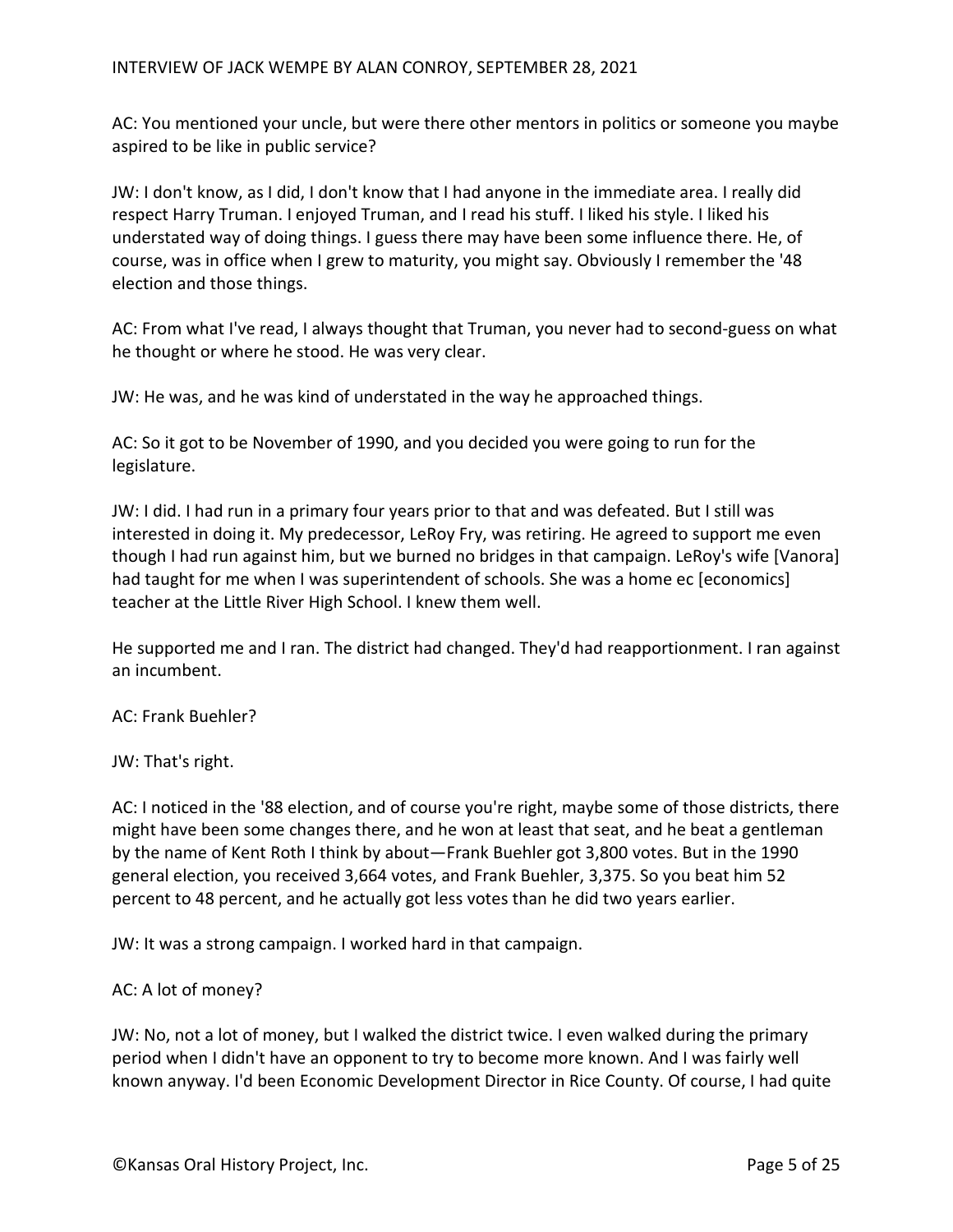a bit of Barton County in that campaign. I was not familiar with that—Ellinwood and Hoisington and some of those areas right against Great Bend.

But I worked hard, and it was a good campaign. It just happened to be a Democrat year, I guess. Only three times have the Democrats controlled this place.

AC: Timing's everything.

JW: And that was one of them.

AC: You didn't have any primary opposition then.

JW: No.

AC: The next three elections, you never had a primary opponent, which I think speaks a lot for you. Then I noticed in '92, a woman by the name of Mary Bolton ran, but you beat her with 52 percent of the vote that time. Then she ran the next time.

JW: Again.

AC: And you beat her again.

JW: It was close.

AC: Fifty-four percent of the vote.

JW: It's interesting. She lost her husband. Her husband had taught for me also, which was interesting. She had been County Clerk there and was well known in the county. Her husband passed away, and she remarried, and they moved in next to us. We were neighbors for a good long time before she passed away, a very nice lady

AC: I'll bet. Then in 1996, it was Doug Keesling.

JW: Which was her son-in-law.

AC: Still kind of in the family.

JW: They still wanted to get me out of there.

AC: But you beat him with 53 percent of the vote. I did notice—I don't think I wrote it down, but the party affiliation in your district, Republican to Democrat to Independent. If I'm remembering correctly, at least one time out of those three, Democrats was the smallest group. It was Republicans, then Independents, and then Democrats.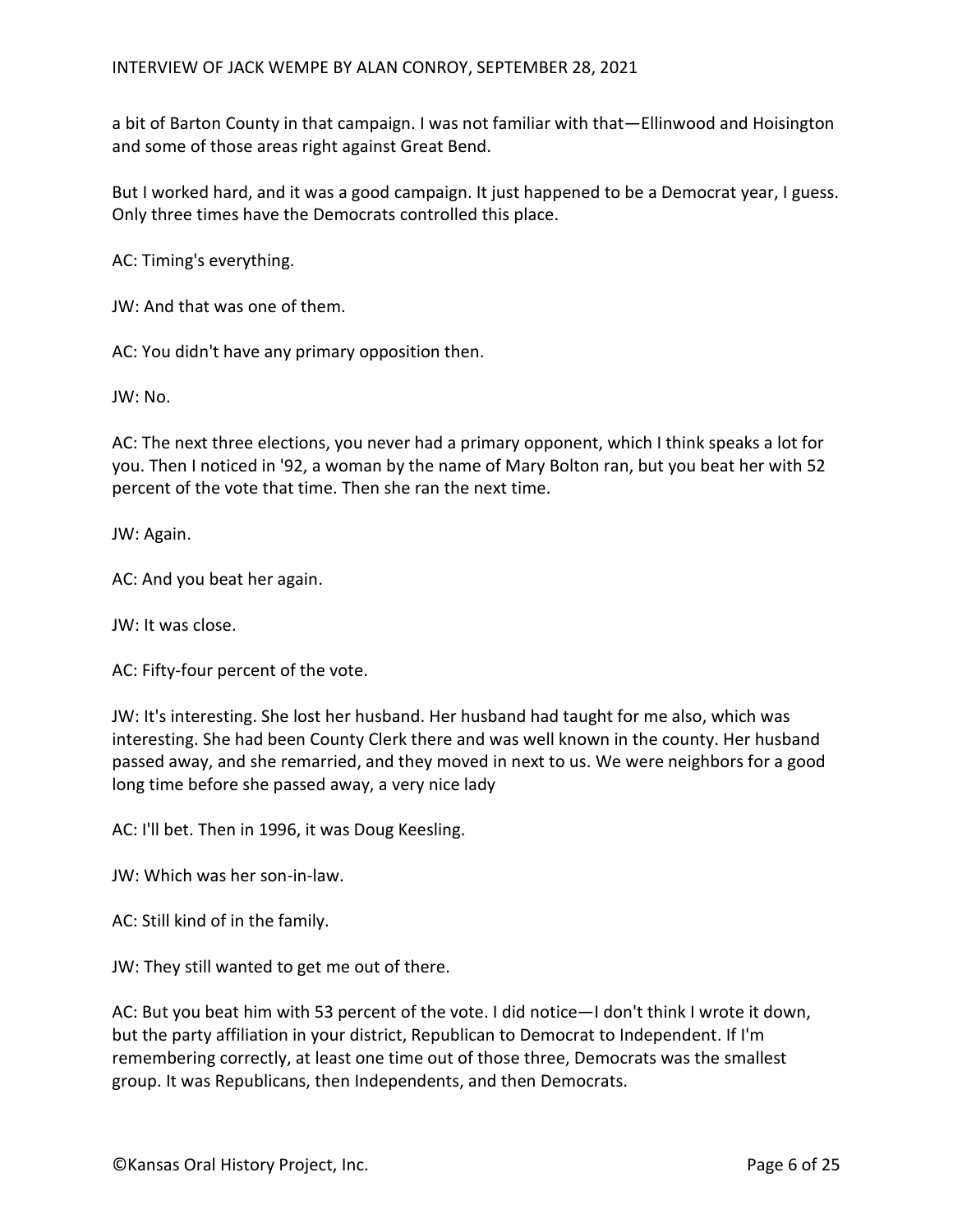JW: Yes.

AC: But clearly you did okay.

JW: I was a pretty moderate Democrat. I tried to fit the district and maybe did to some extent.

AC: So you got elected in November of 1990. Of course, Governor [Joan] Finney beat Governor [Mike] Hayden.

JW: Yes.

AC: I think that was certainly property taxes were probably an issue in that election.

JW: A big part of it, yes.

AC: So here you roll into Topeka from Little River, and not only was there a Democrat governor, but the Democrats took control of the House.

JW: Yes.

AC: So you have Marvin Barkis as Speaker. You had Bill Reardon as Speaker Pro Tem. You had Donna Whiteman as Majority Leader, and Robert H. Miller was the Minority Leader. So you came to Topeka, and the chamber here was Democrat. The Democrats had the upper hand.

JW: It was. By one vote.

AC: One vote.

JW: We all had the ability to sink the ship, didn't we?

AC: When I do these, I always like to look back at just some of the names that were in the legislature when you came that very first time. Elizabeth Baker, Gary Blumenthal, Rick Bowden, Betty Jo Charlton, Rochelle Chronister, Darlene Cornfield, Don Crumbaker, Jim Garner, Duane Goossen, Lee Hamm, David Heinemann, Bruce Larkin, Ed McKechnie, Melvin Neufeld, Mike O'Neal, Kerry Patrick, Richard Reinhardt, Kathleen Sebelius, John Solbach, George Teagarden, Susan Wagle, and Joan Wagnon. So you joined really quite an illustrious group of people.

JW: They were a fine group on both sides of the aisle. I thought they were anyway. I had a lot of respect for them. I think Elizabeth Baker just passed away.

AC: I believe she did. I think I did see that. I'm sorry to hear that. So you're in the legislature. You're in the House, sitting at one of these chairs out here in the chamber. One question I also like to ask is do you remember the first time you came to the well of the chamber to speak or to carry a bill?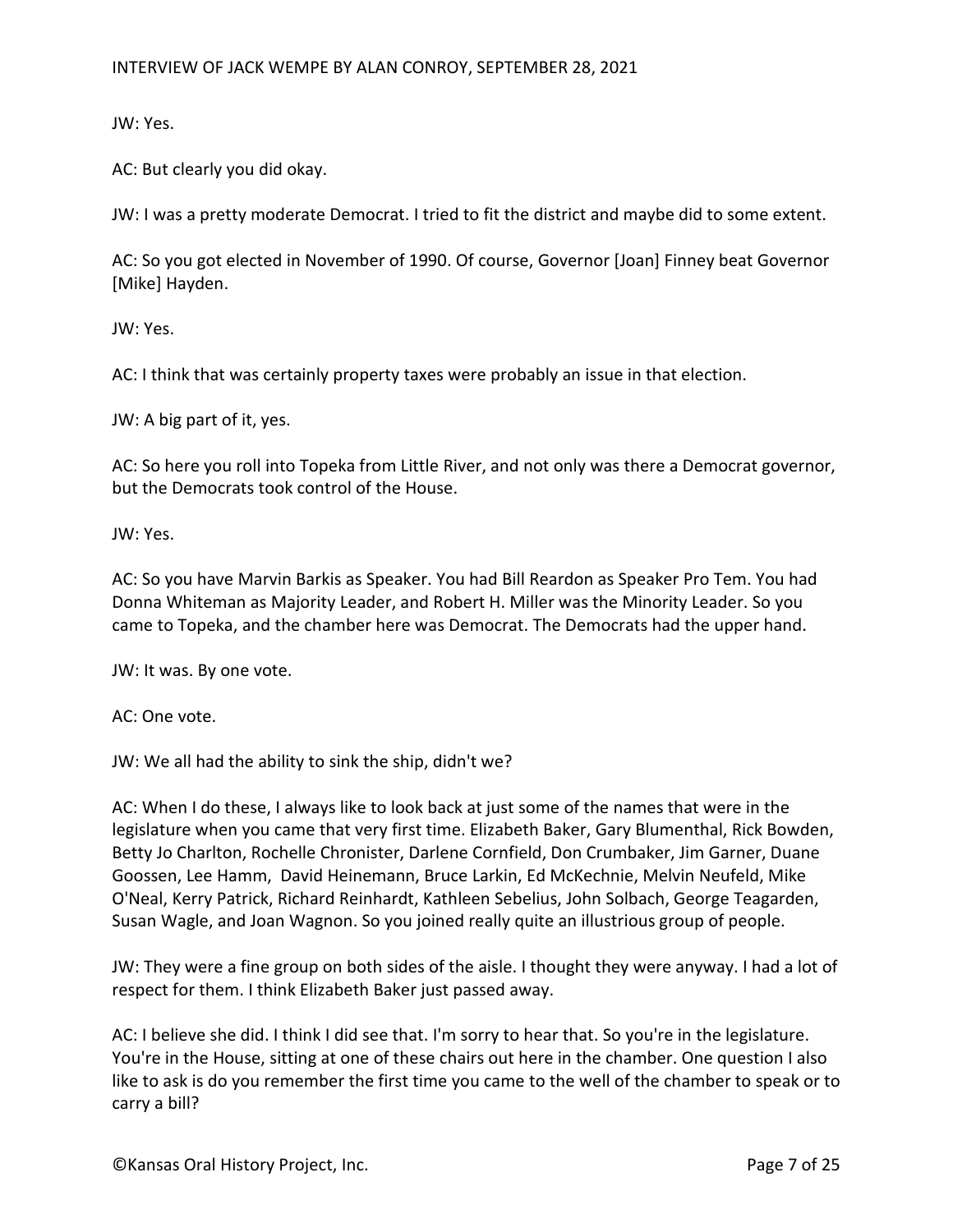JW: I really don't. I don't know what it would have been. I do remember I carried the first veto that was overridden in a number of years.

AC: Actually I saw that.

JW: I don't remember that, but I will tell you I came, and of course, I did, like all the freshmen, I tried to sit here and look important and like maybe I belong here and really didn't have much of a clue. At that time, there wasn't a lot of instruction on how to proceed, and that's changed, I think. I think they do a lot better job now of preparing new legislators for the session. But I was, well, maybe green. That's a different connotation now.

AC: Did any of the senior members take you under their wings to help show you the ropes, tell you the ropes?

JW: I don't know about that. I had a lot of respect for Marvin Barkis. I think he was a fine leader and a fine person. I don't know as anyone particularly took me under their wing, but I survived.

AC: So you mentioned Marvin Barkis. And then I think in your terms would have been Robert H. Miller became speaker after.

JW: Yes, and I really liked Bob Miller, too. I think he's a fine person. I've run into him occasionally since being out of office, every once in a while.

AC: And Tom Sawyer would have been the Minority Leader then.

JW: Tom Sawyer was, and I see he is again. He has a lasting quality that I didn't have.

AC: And then I think towards the end of your terms, Tim Shallenburger became Speaker.

JW: Yes, he did.

AC: Sawyer was still the Minority Leader. You mentioned Barkis. Did you ever have much dealings either with Robert H. Miller or with Shallenburger on issues or just interactions?

JW: I knew both of them I think pretty well. I probably discussed things, but I don't know if any specific interaction with them—Marvin Barkis, it was interesting. I didn't know Marvin when I came although I had taught Marvin's sister. Marvin is from Louisburg, where I had been in the school system. For a short time, we rented a house from Marvin's father, and he was off in law school or somewhere at that time. So I really didn't know Marvin, but I got to know him and came to respect him. And I liked Tim and Bob Miller both.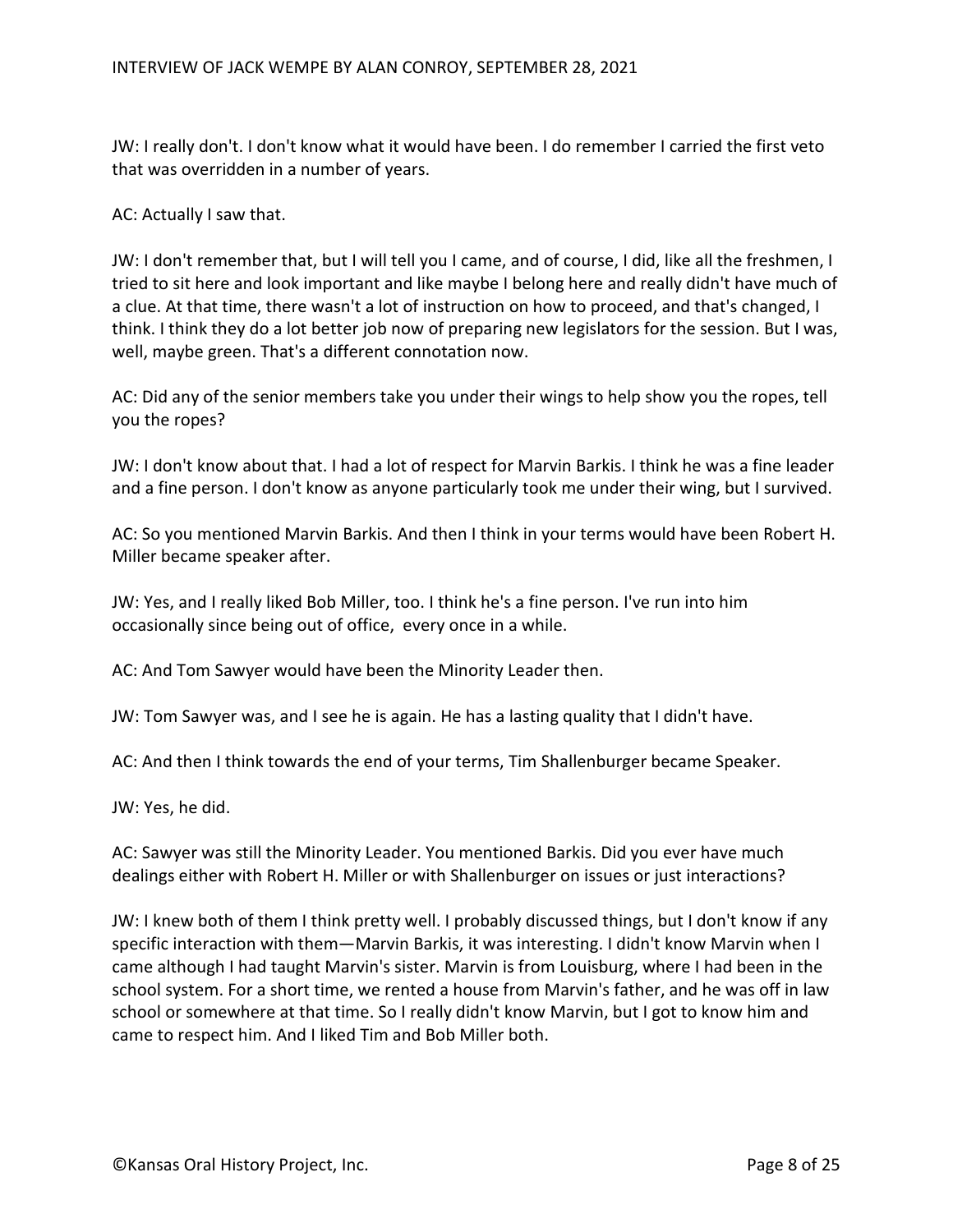AC: We mentioned just some of the committees you served on—Agriculture, Tax, Economic Development, Education, Tourism. Any of those that were maybe your favorite committee out of all of them?

JW: I think in my lifetime education has played an awfully big part. I've been involved in education from a lot of different perspectives and even wrote a little bit for the family a little memoir kind of thing about that, the education issue. So that was always an important issue for me, and I enjoyed being on those committees.

I had worked then in Economic Development. I was pretty fired up about that kind of thing, too, and was appointed when I came here to represent the Democrats in the House on Kansas, Inc., and I served on that board for five-and-a-half years. Charlie Warren was the head of it, and I enjoyed every minute of it. I was very interested in that.

I became over time, I became very interested in tax policy. I was on the Tax Committee for quite a while. So I became involved in that. And in the later years here, I became pretty involved in higher education. I took quite an interest in that. We had an *ad hoc* committee that worked on that pretty strongly at one point. I served as you mentioned on the Higher Education Committee. I got involved in those issues, particularly the coordination between the different sectors, and that was interesting to me and something I worked on quite a bit.

AC: There was a need for coordination perhaps?

JW: There certainly was. We had made, I don't know, twenty-some efforts to do something about that. I made a couple and failed, and finally it got done with [Senate Bill] 345, the year after I left. Of course, I became a part of that later.

AC: But never on Appropriations or Federal and State Affairs?

JW: Neither one, never was.

AC: Any desire to be on either one?

JW: Of course, Appropriations became so much more important during the time I was there, and it is now. When I was here, the Education Committee and the Tax Committee still dealt with policy, and the Appropriations Committee confined itself pretty much to appropriations. I think maybe that's changed a little bit. But I never was on that committee, no.

AC: I did a count of your bills and resolutions that had your name on it. There were over eightyeight that I could find during your term. There were resolutions. You did one honoring the Claflin High School football team, 1991, eight-person Division 2 State Championship.

JW: I did, yes. Those are obligatory.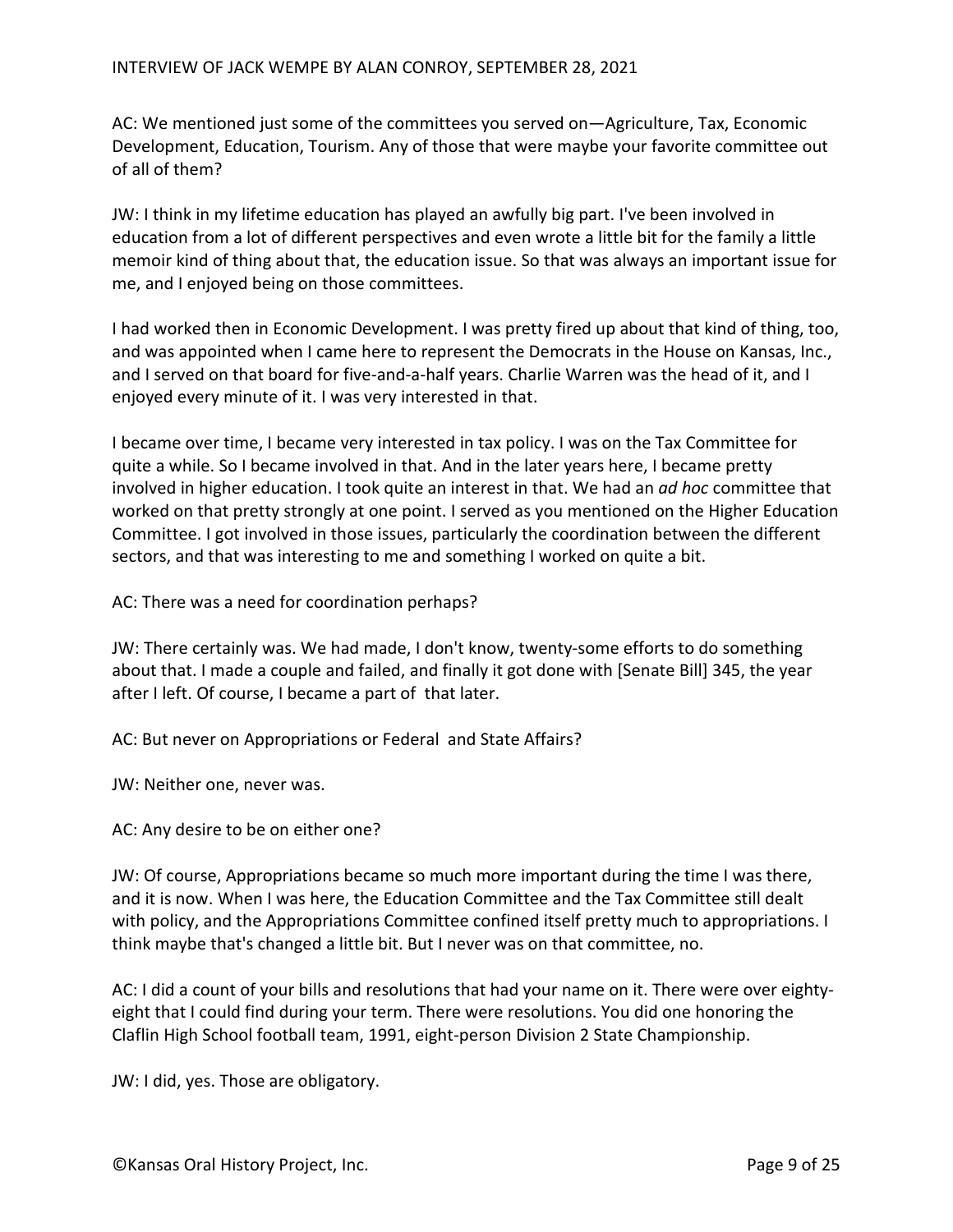AC: And congratulating the Coronado Quivira Museum on a new exhibit. Then of course, congratulating, and commending Gloria Timmer at that time and memorial resolutions like with Wanda Fuller and Theo Cribbs and Ambrose Dempsey and Don Smith and Ben Foster.

JW: Well, as far as bills, I learned particularly when we were in the minority, I learned that if you're going to accomplish anything, it probably needs to be a committee bill, or you certainly need to get support from the majority party to be with you on a bill. I think, of course, my name would have been on resolutions and things like that. Some of the more important bills I worked on I'm sure don't have my name on them. They were run through committee or something. If your objective was to try and get something done and the reality of being in the minority is that you work differently than you do if you're in the majority.

AC: The ability to work across the aisle?

JW: I think so. I feel like that I did that fairly well. Many times I think I had more support on the Republican side than I did on the Democrat side. There were some major issues that I was a little bit crosswise with my own party and some issues that the majority of the party thought differently than I did. On those kinds of things, I probably found--certainly on qualified admissions--Ralph Tanner was an ally. On the corporate hog issue, the Republicans were supportive of that. Neither one of those would have been supported by a majority of Democrats.

AC: From your observation, would you think that sort of working across the aisle, do you think that's prevalent today?

JW: No, I don't think it's prevalent today. I think it's much different today. That's too bad in my view, but it is what it is. I'm kind of disappointed that they can't work across the aisle better, but I think maybe there's more separation philosophically than there was. When I was here, there were a lot of moderate Republicans that were just as interested in getting things done as I was, and maybe sometimes the Republican view was to do it somewhat differently, but they were still very interested in having things happen. Now as we observe all the time, it's not so much that way.

AC: I noticed your first bill, at least I found with your name on it, was in '91, House Bill 2161, an exemption of certain electric cooperatives from the Corporation Commission regulations.

JW: I don't remember that, but that's probably right.

AC: I don't think it made it all the way through the process.

JW: Probably not. One of the early bills I did get involved in and it almost defeated me was an intangibles bill. I remember that. I ran into a buzzsaw on that although philosophically I might have been right on that, but it wasn't the thing to do.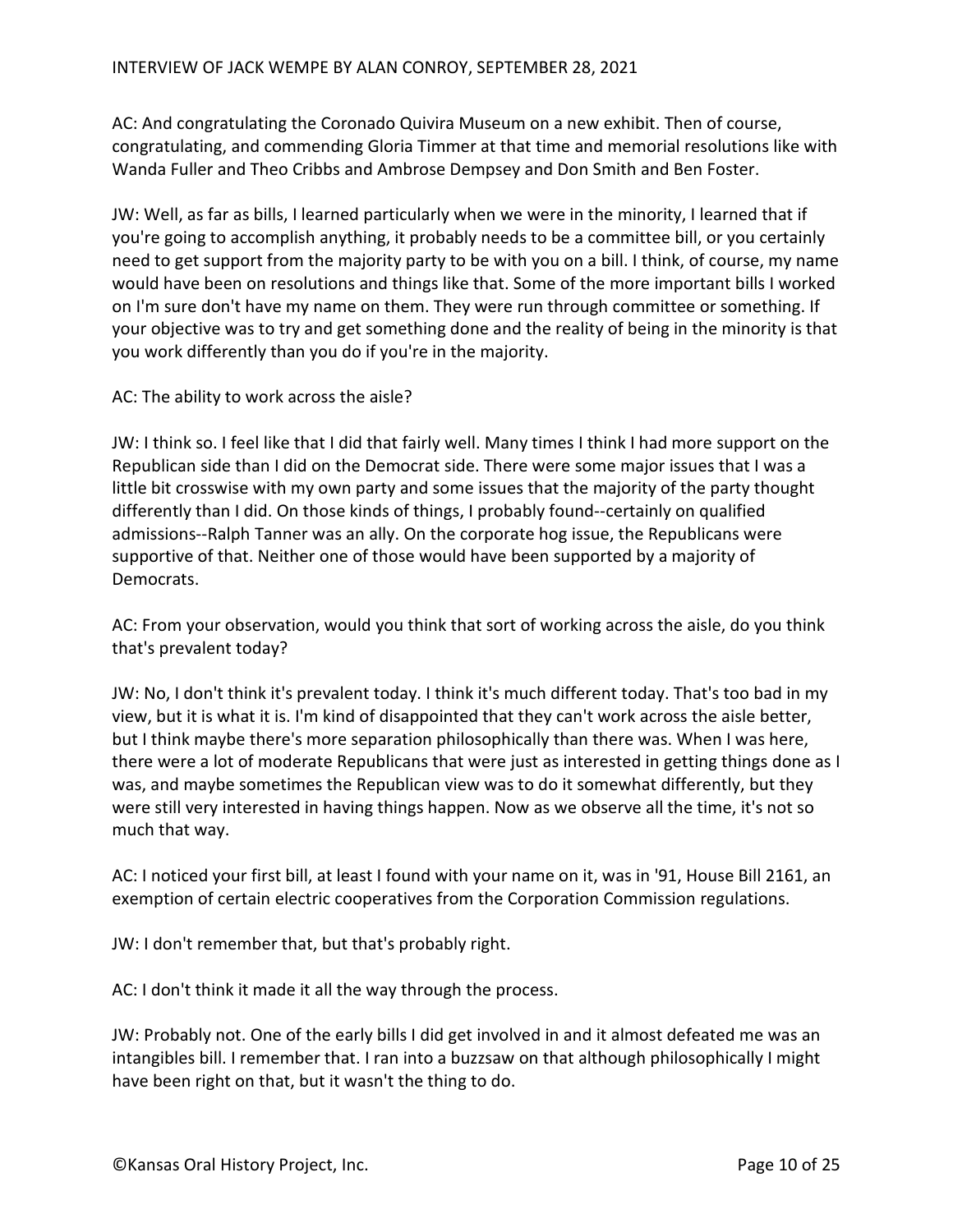# INTERVIEW OF JACK WEMPE BY ALAN CONROY, SEPTEMBER 28, 2021

AC: In fact, that was one of the clippings. During the 1991 interim, you and George Teagarden.

JW: George Teagarden and I.

AC: You were going to propose to the '92 legislature to reinstate the intangibles tax, if I remember correctly, statewide as a matter of fairness.

JW: But we were going to do it much differently than it had been done before. We were going to bring the money here, and we were going to send it out as a reduction of property tax. We thought that was the fairness issue.

AC: In fact, the Chair of the House Taxation Committee in 1992 promised that she was going to have a hearing on that bill that you and Representative Teagarden had proposed. Chairperson Wagnon had promised that you were going to have your hearing on the bill in the 1992 session. I'm sure she made good on that promise.

JW: I'm sure she did. It didn't go anywhere though, did it?

AC: You mentioned it, some of the bills that your name did get on—maximum homestead property tax refund was increased. Parental notification was required before abortion performed on a minor. Workers comp reform, and, of course, community development corporations, business incubators, early childhood, neighborhood improvement, Youth Employment Act, the admissions requirements for state educational institutions, juvenile justice reform, school district finance, local option budgets per pupil, all of that school district finance, at-risk people waiting. Certainly the themes, I think, are agriculture, economic development, education.

JW: Those would have been where the interest was. And of course, that '92 sessions you mentioned was a horrendous session as a lot of people recognized. A lot was accomplished in that session, some really big stuff. I think sentencing guidelines was in that session, and, of course, reapportionment was during that session. It was interesting. They had reapportioned I think in 1990, using as I understood some kind of agricultural census. That was changed. So they reapportioned again in 1992, using the federal census. So my first term here, I was involved in the reapportionment issue, not directly, but I was involved somewhat.

AC: Did your district get—

JW: My county got put back together. Rice County had had the Sterling area cut off in 1990, and I did not represent that area in 1990 in that session, but it got put back together in the '92 reapportionment. Now it's split every which direction.

AC: And maybe more on the horizon.

JW: No one even knows who their representative is any more in our county.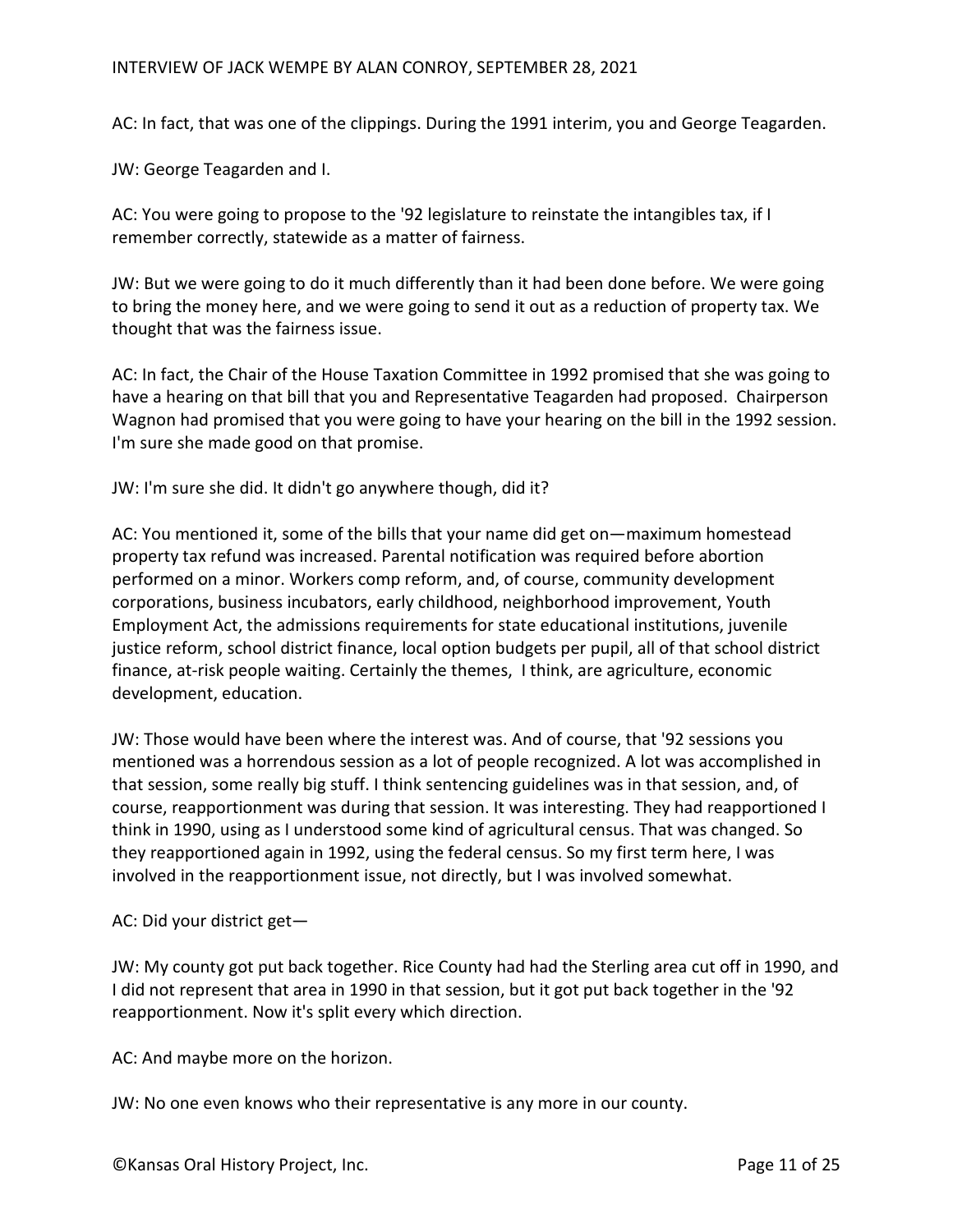AC: That would be tough. So reapportionment worked in '92, I guess. You got something passed. There have been some, I don't know, maybe more challenging reapportionments in later years. I know you weren't in the legislature then.

JW: I kind of knew what was happening in that because I kind of watched it. It's interesting how they do that with the computers and that sort of thing. So reapportionment is always a big issue, and it was at that time. I think there was some concern with a representative or Congressman Slattery as to where Riley County would be and some of that sort of thing.

#### AC: It's still with us.

JW: Still with us. That year, we did the sentencing guidelines, and we did the big school finance thing, of course, [that] was the elephant in the room that entire year. That's the one that even though I wasn't on the Education Committee, but because I'd been a superintendent, I had made budgets under the former finance system, and I kind of understood the school finance. In fact, I had made budgets as a superintendent under the two prior financial systems for education in Kansas, and the '73 change, [under] Bob Bennett, was much improved, but it became strained by the time we were dealing with it, and of course, we had the court issue. It had to be changed.

What we did was kind of unique as far as the country was concerned, the way it was approached, but it finally got through after a ten-day veto session.

AC: In fact, in the clippings, and of course, maybe every session, post-session, but the articles were, the question was that 1992 session perhaps the most successful ever in terms of addressing major issues before the State?

JW: There were a lot of them addressed. Another issue that happened that year that I was very much involved with is the enterprise zone thing, and that maybe wasn't certainly equal to these others, but it was quite a change, and I had worked with that as the Economic Development Director. I chaired a subcommittee that summer with [Rep.] Frank Weimer and [Sen.] Dave Kerr and I. We developed a new system on that, and that passed that year, too.

And sentencing guidelines were—in my view, that was a horrendous issue. I sat here two days during that debate as a nonlawyer listening to my lawyer friends separate on that issue. It was difficult for me. I still am not sure that we did the right thing. We also had maybe the first regulation of abortion law pass that year.

# AC: Yes.

JW: So that would have been a big issue, too. There was a lot of big stuff done. I remember Workers Comp was a big issue at the time. It came up at the end of the session. We just didn't have time to address it. So it had to wait until the next session.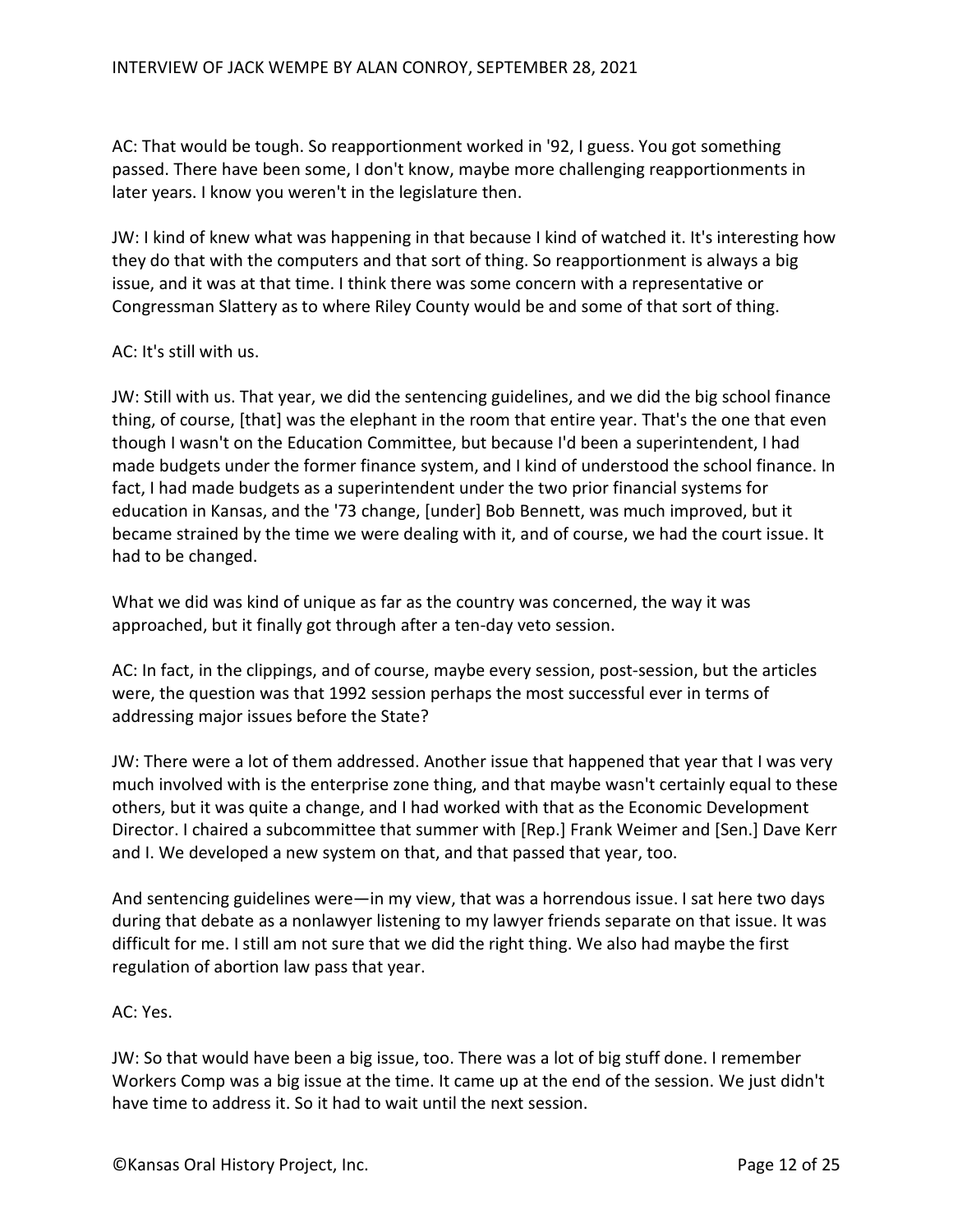AC: When you think about that, school finance, property tax relief, classification of properties, sentence reform, abortion, all that.

JW: It was a big year.

AC: Yes. You had mentioned that 1991 session and the gubernatorial override of Governor Finney. In the clippings it said that in fact there were three of her appropriation bills—she had vetoed three items of appropriation, the legislature of the House overrode her, and that was, as you indicated, the first time and the last time was Governor [Robert] Bennett in 1976. It had been quite a while since that happened. But you made the motion on the House floor to override one of them, and that was a transfer of 1.3 million dollars from the state Water Plan Fund to the Department of Wildlife and Parks, and a million of that was going to be to renovate Cheyenne Bottoms wetland.

JW: That's right. They had started the program out there of trying to regulate better the water in Cheyenne Bottoms, and this was the measure that would allow that effort to continue. That was in my district. So that's why I carried the proposal to override.

AC: The vote was 107:17. So you must have been persuasive.

JW: Very persuasive. It was probably an easy one.

AC: In fact, not that you should spend too much time quoting clips from a number of years ago, but after that vote, you said, you compared the negotiations over the transfer of that water plan fund money for Cheyenne Bottoms with your wife over buying a new refrigerator.

JW: I remember that, the refrigerator speech.

AC: You said you spent the amount of money you wanted, but she got to choose the brand name that she wanted.

JW: I was trying to soften things a little bit with the governor.

AC: How did our governor at the time think about you leading the charge to override one of her vetos?

JW: I don't know. She never said anything. I don't know if it bothered her much. She invited us to go out on her boat once, so I guess—

AC: And she brought you back?

JW: And she brought us back.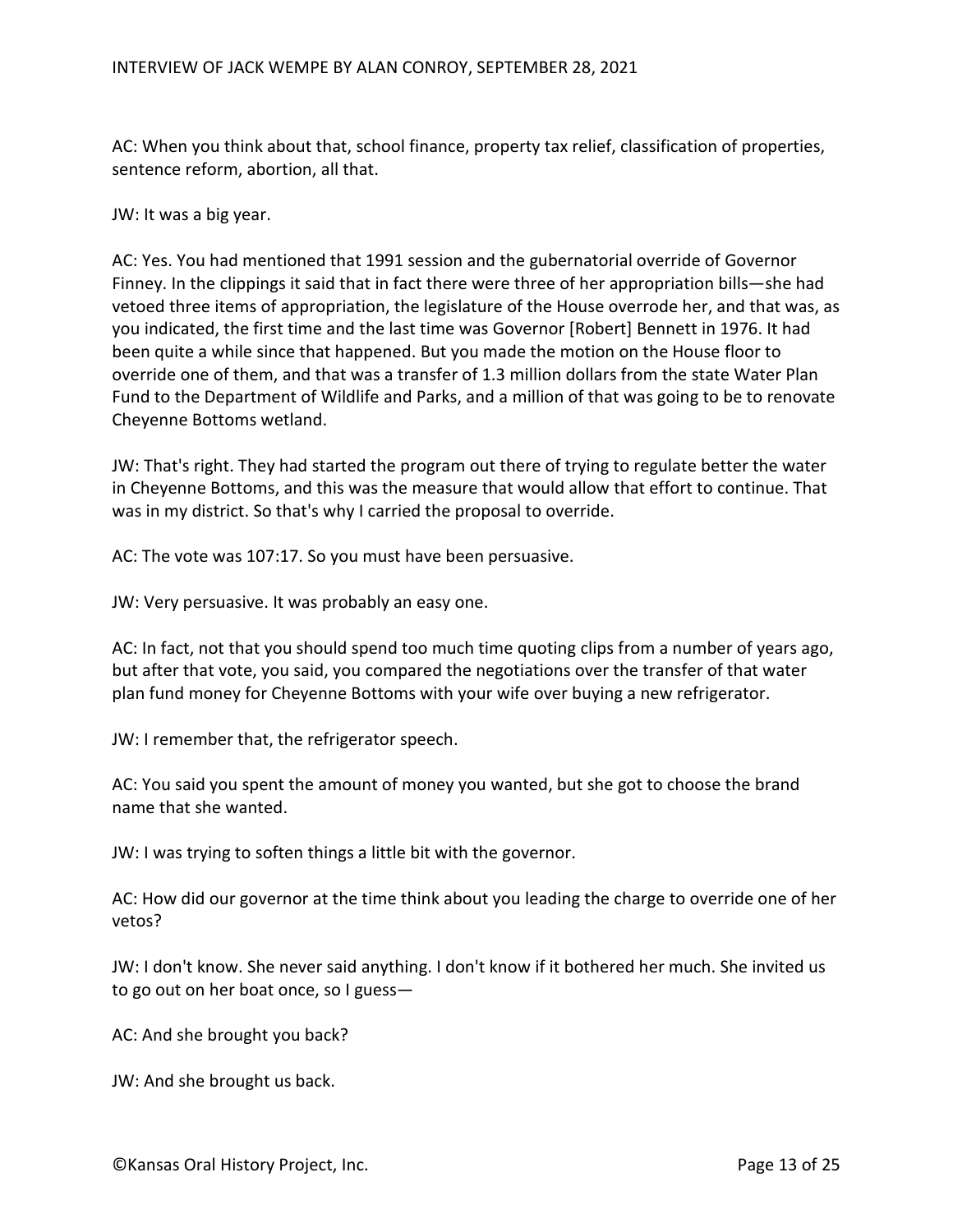AC: That's good. Some of the other issues, the '92 session, the local school districts to help pay for building construction projects.

JW: You know, I opposed that bill. You probably picked that up.

AC: I did see that.

JW: That was a reaction to the other one. The other one passed, and there were people very upset because it did, of course. This came after that, the proposal. The thing I objected to was that there was no filter. There was no ability for the state to be involved in this decision. It seemed to me like we were giving every local school district access to the State General Fund, and I think we did. I think that's been changed somewhat now.

AC: It has. I believe so.

JW: So that's good.

AC: In that quote in that article, it talked about you were concerned about that very point of no caps on the access to the program.

JW: I thought there would be facilities built that should not be built and districts that should not have a new facility. You know, you lose some and you win some.

AC: Another one I saw was in '93. There was a bill about living wills and "do not resuscitate" and who should sign that "do not resuscitate"? When is it an official document? When should it be used or couldn't be used?

JW: Was that '93?

AC: '93, I believe.

JW: That was a tough issue. I got castigated a little bit editorially by some newspapers on that. I don't really know why. I think they misunderstood my position on it. But it was a tough issue, and I remember some of the testimony we had of what happened to family members when the EMTs arrived, and they were required to do everything they could, and what happens to people in that situation.

It was a difficult issue. I was thinking that was prior to '93, but it may have been '93.

AC: I noticed one in the '95 session. It was a House bill on school property tax phase-out of 35 mills, but then shifting it to sales and income tax. I think it made it past the house, but then there was that technical issue with the bill. So the House had to reconsider their action the next day, and you got them to at least stand firm and I believe to fix the technical issue, I guess.

JW: If you have time, I'll tell you the story about that.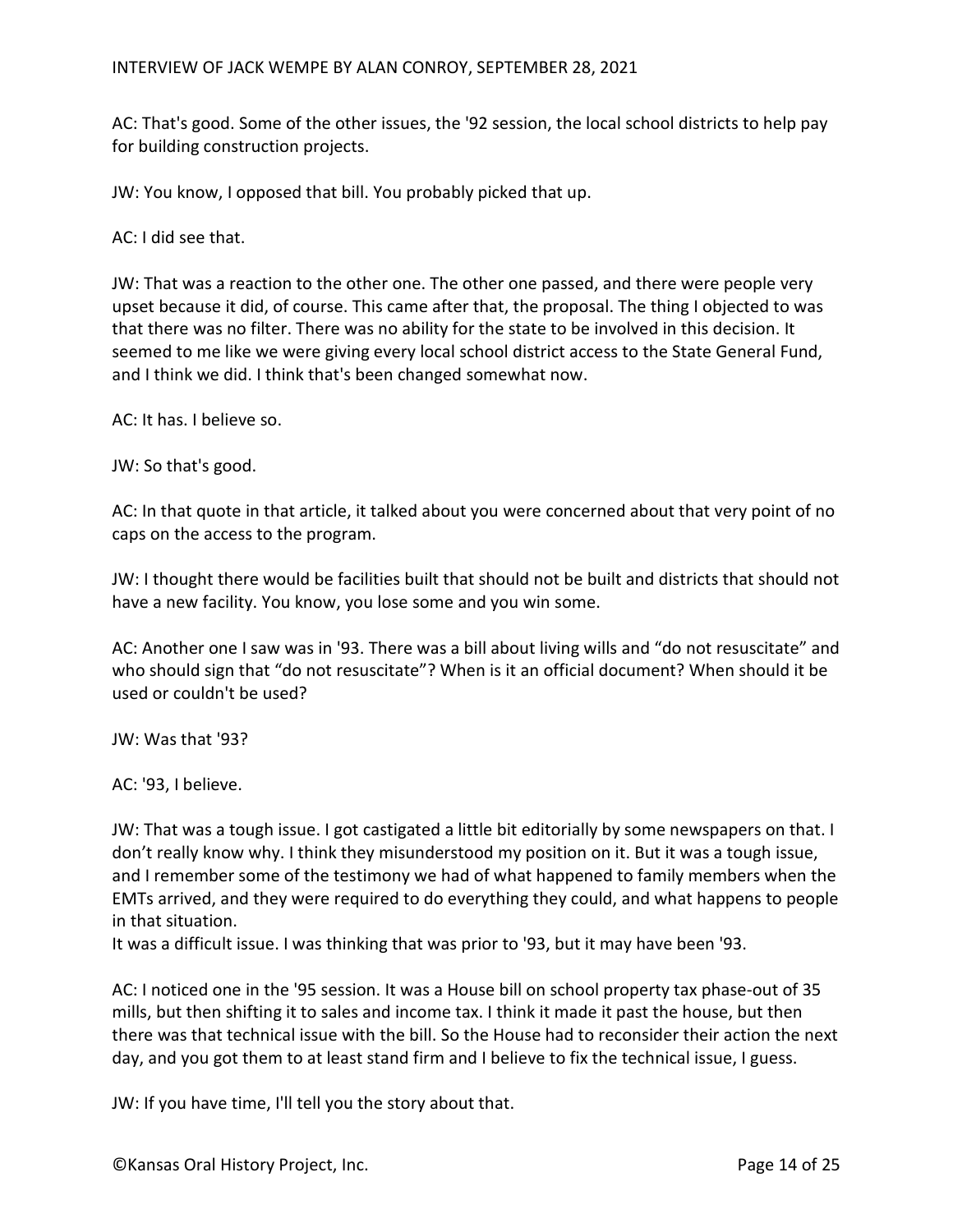#### AC: Sure.

JW: That was really [Sen.] Jerry Moran's bill in the Senate. Jerry came to me one morning in my office, and he had been trying to get that bill on the calendar in the Senate. Of course, he was in favor of that bill. So he asked me to take a look at it and see if there was anything I could do. I looked at it, and I got back [to him in] a couple of days. I agreed. I thought it was a good thing to do. It would have increased income and sales tax, both, and remove property taxes, a source of funding for the general fund in schools.

I had amendments drawn [for] two bills that were on the calendar that I thought were germane. One of them came through. It was a gut and go. We left the number.

#### AC: But not much else

JW: Not much else. I had adjusted a little bit. I didn't increase corporate income tax Jerry Moran had in his idea. There were probably a couple of other changes. But we had just passed the bill, and I believe Gloria Timmer came to me. She said, "You raised too much money. The legislative research made a mistake in figuring that."

So that was a tough night. I didn't sleep much. I went in the next morning and asked to reconsider and explained the issue. That day they worked in the Governor's Office and the legislative people and the revisers worked and got it so it was revenue neutral, which we had sold it on that basis. As I remember about 4:00, the thing was finished. So we started the debate again for another two hours. But this time, they were prepared better. The opposition was prepared better, but it did pass.

When it went to the Senate, the governor [Bill Graves], he was not very much in favor of that. He went to Jerry and agreed to appoint this special committee that would look at the issue if Jerry would agree not to run the bill, and that's what happened. It died [in the Senate].

AC: But it was still a good idea.

JW: Well, I don't know. I think there are advantages to the property tax. The bad thing about property tax is it's not connected very well to ability to pay but from the budget side, the good thing about it is it's stable. It brings some stability to revenue. So I don't know. I thought it was a good idea. I guess I still would think that, but school may be out a little bit on that. There's another side to the story.

AC: This is just kind of a fun item. It was in the 1997 session. You introduced legislation that would direct the Department of Wildlife and Parks to work with private companies to develop lodging and other facilities that are common in other states at state parks.

JW: I did. I was interested in that.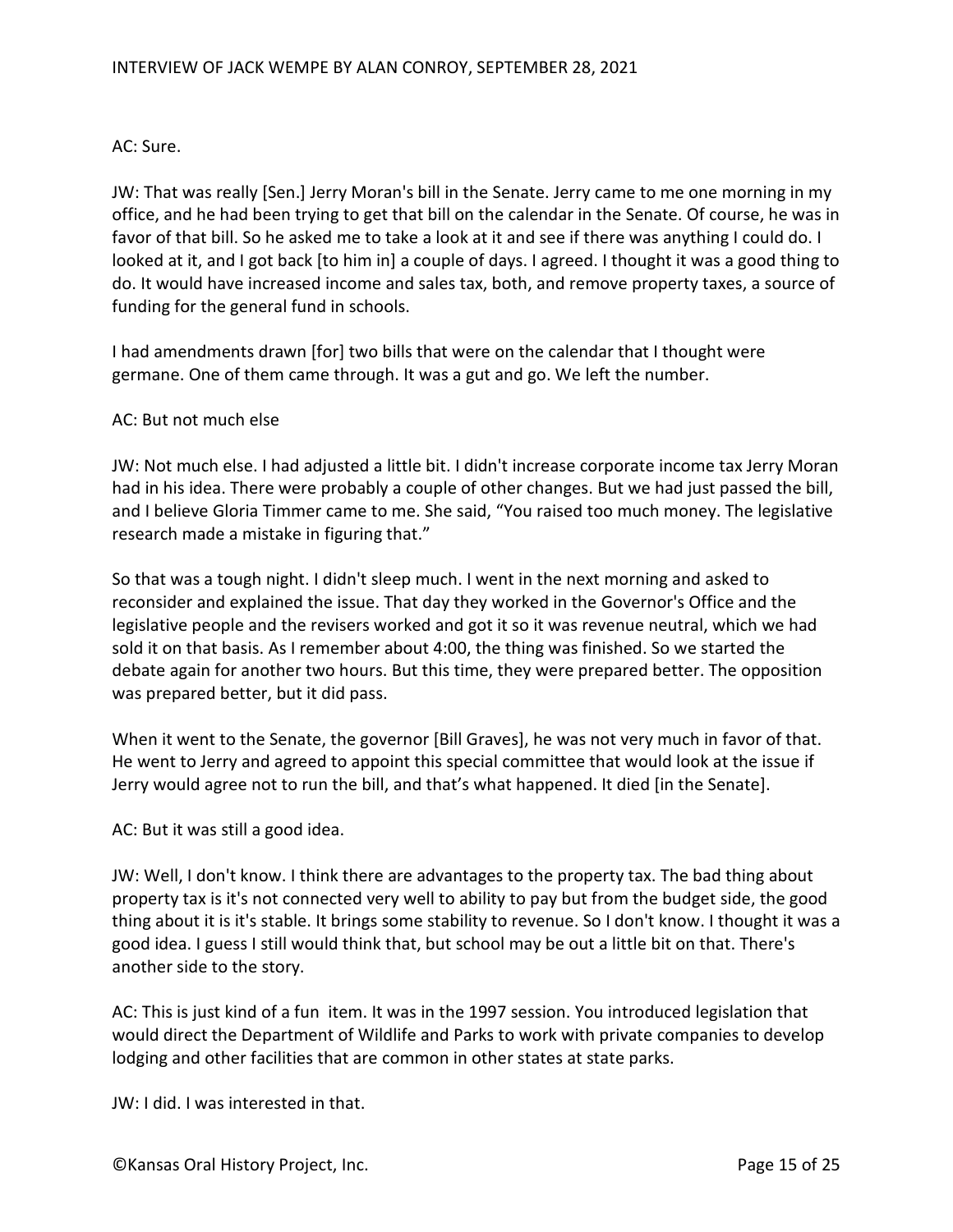AC: In fact, I think the quote was that you were tired of going to Missouri and Oklahoma for your wife's family reunions.

JW: That's right.

AC: Have them come to Kansas.

JW: You know, I worked with them, and they identified areas where these cabins could be placed, and I was trying to do it through private enterprise to interest some developer. As it turned out, the State wound up doing it as you know, and they have those cabins I think at all the lakes now, and I think they're pretty popular.

AC: You were vindicated eventually.

JW: I guess eventually, but not the way I thought I would, but that maybe started the ball a little bit.

AC: Did you ever get your wife's family to come here for a reunion?

JW: No, we never have.

AC: Again, just looking through, we've touched a little bit on it, just some of the major issues through the years, the '91 session first established the skills program for lifelong learning. You're probably familiar with that. Kindergarten was made mandatory. Of course, school finance was almost in every one of these years that you were in there. There was something on school finance, all of that. '92, as you mentioned, a big session with the Enterprise Zone Act. That was a big deal and all that. Again, you created a task force on the funding of community colleges and the Kansas post-secondary vocational and technical training system. So even in '93, there was kind of effort to try and figure out the best way forward.

Then '94, granted the Secretary of Health and Environment [authority] to protect water from pollution, water pollution control permits, created the State Water Plan Fund, sorry, allowing the Water Plan Fund then to purchase capacity at federal reservoirs.

JW: We got a windfall somehow and used it to buy the water in those. I've forgotten what the windfall was. I think it was in the 18 million or something like that it cost us.

AC: Reinstated the death penalty. That year was '94.

JW: I didn't support that. It happened.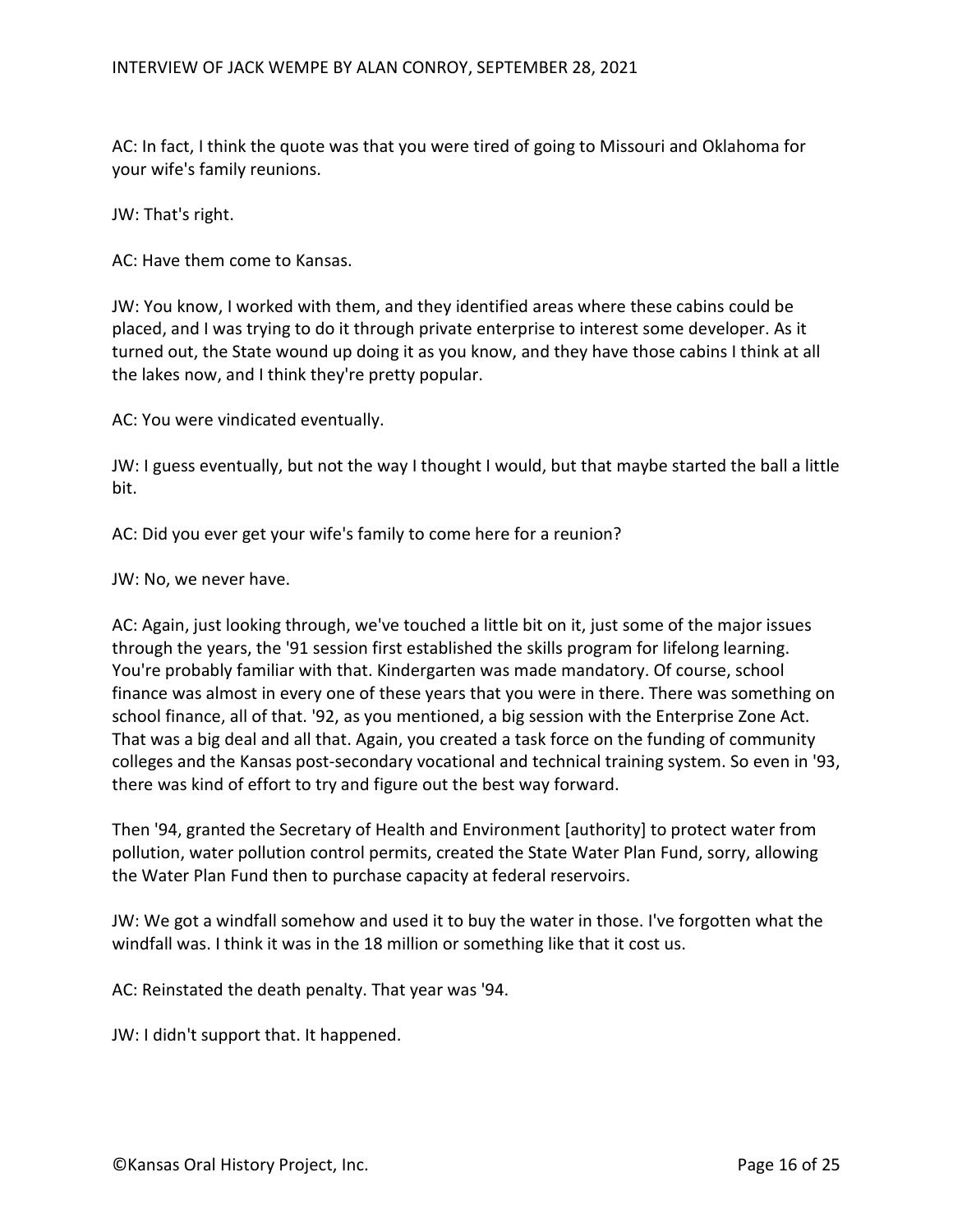AC: Provided tax incentives for economic development, expanded sales tax, amended the Kansas Open Meetings Act to include telephone calls. I guess did you ever get much pushback from local units of government about the Kansas Open Meetings Act causing problems, issues.

JW: No, I wouldn't say I got a lot of pushback. I think there was concern in every local government. They all resist it to some extent. But you know it's interesting, the telephone calls. Think about now with the ability to communicate now compared to then.

AC: That's right. '96, of course, the Skills Program was changed to the Impact Program. The Investments in Major Projects and Comprehensive Training Act there allowed funds for major projects for training for new employees, those kinds of things.

JW: I think the Skills Program may have been involved, my memory might be not perfect on this, but the first year I was here, this came first with the Kansas, Inc. thing, and I remember meeting, and it had to do with Sprint and the development of their educational park, I guess you would call it

AC: Right.

JW: In Overland Park. It seems to me that Skills Program was related to that. Would that be right?

AC: I think that does sound right. You're kind of testing my memory, too. I think that is correct. And of course in '96, you instructed the Board of Regents to do qualified admissions.

JW: Yes. That was a stormy one.

AC: How were you on that one?

JW: I was supportive. I think I was on that bill. Of course, Ralph Tanner and I, and we had two or three. Barbara Ballard was in favor of it, and Carol Sader as I remember supported it. So we had a few Democrats that were helpful on that.

AC: And created the Abandoned Oil and Gas Well Fund for plugging.

JW: That's still an issue. It is.

AC: '97, expanded tax increment financing law, the TIF law. Of course, amended local option budget and increased Homestead Property Tax Relief. Of course, school finance. And then in '98, the Rural Housing Incentive District Act helped with rural housing and established a new comprehensive grant program to help financial need I think with the students with higher ed, community college and higher ed in general, I think.

And the Confined Animal Feeding Act. That was '98.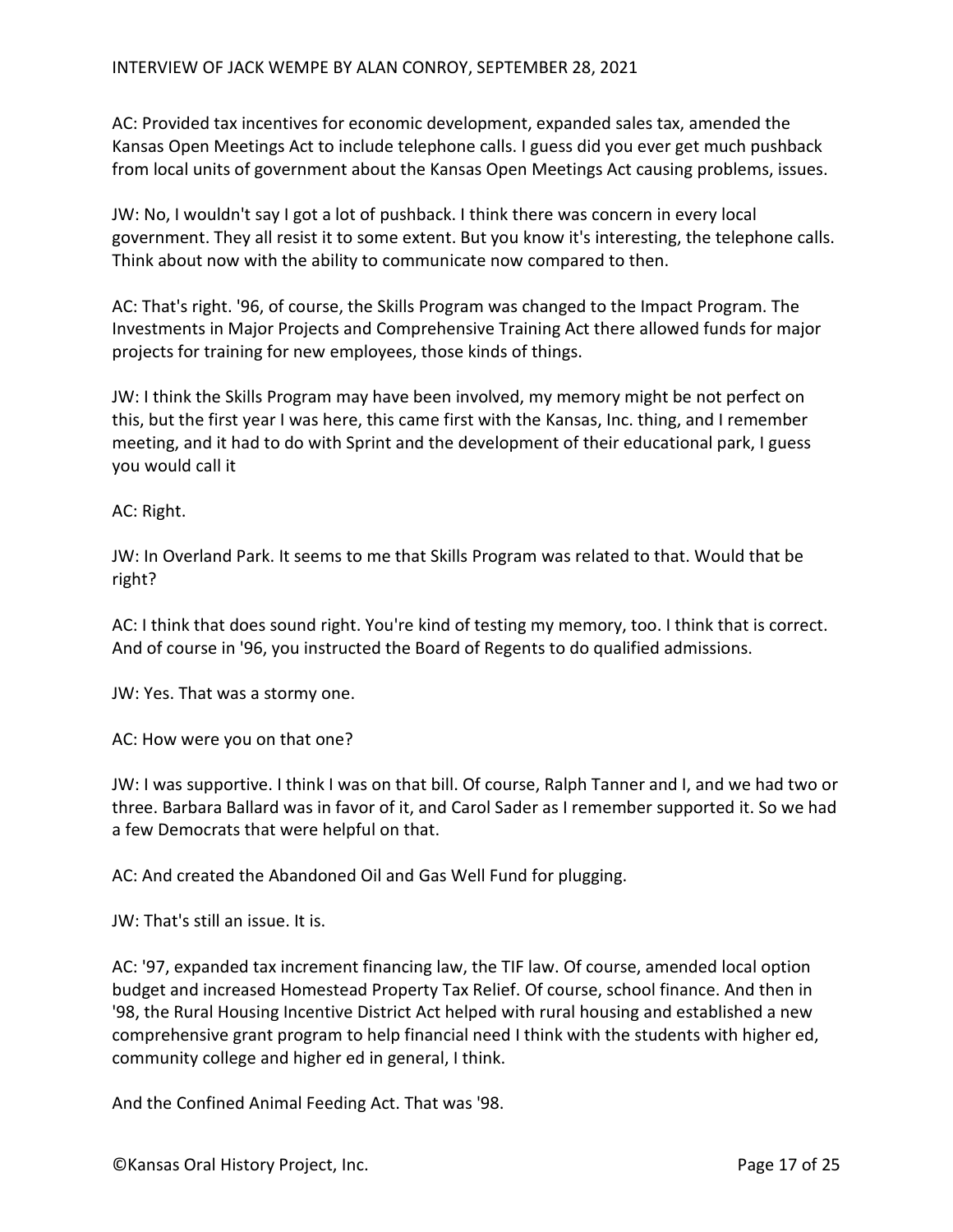JW: There was an animal thing, the hog wars were prior to that. That was in '94, I guess. In '98, we did have, and maybe you have it here, a big issue in regards to the LOB [Local Option Budget] and the school finance.

AC: Yes.

JW: I took a little beating editorially on that, too, because I supported a change in that. My view was that we had to change the LOB and provide a way for these districts who could absolutely not get support for an LOB to—there just had to be if our school finance system was going to survive, we had to change that.

And we did. I think Mike O'Neal chaired the Education Committee that year. So that was done, and we created a new way of looking at the LOB that was actually kind of an escalator. I'm not sure everyone understood that, but it was. It allowed school districts to access some additional funding through the LOB even though they couldn't get their patrons to support it in a vote.

AC: As you look back over those eight years, you've kind of touched on it, but just some of the driving issues during those sessions. Was it tax? Was it education, the budget, or maybe they just all get—

JW: Well, tax and education are perennial issues. I don't think that's probably changed at all. Gaming, I wasn't involved in that so much. Of course, tax and education are still, the amount of the budget that education takes is always going to guarantee that that is going to be a big issue, and it is. Of course later I became very involved in that piece of it with the work with the Board of Regents and that sort of thing.

AC: In doing some research for some other interviews, I read the history of the state Republican Party and looked at that period from '92 to '98. It was in that publication, it was called a conservative insurgency within the Republican Party.

JW: Yes.

AC: There was a merging of two distinct political agendas, one fiscal conservative that government had gotten too big, taxes were too high, doing too much, borrowing too much, and it needed to be reined in. Then the other one, of course, would have been the pro-life movement, that Summer of Mercy in Wichita '91. So then in 1992, there was that movement by the conservative group to take control of the state Republican Party starting with precinct people and going on up. So by 1994, [Rep.] David Miller was state Party Chair. Todd Tiahrt and Brownback were elected to Congress. Tim Shallenburger became Speaker.

JW: That was a change. It was.

AC: Would you call that a conservative insurgency?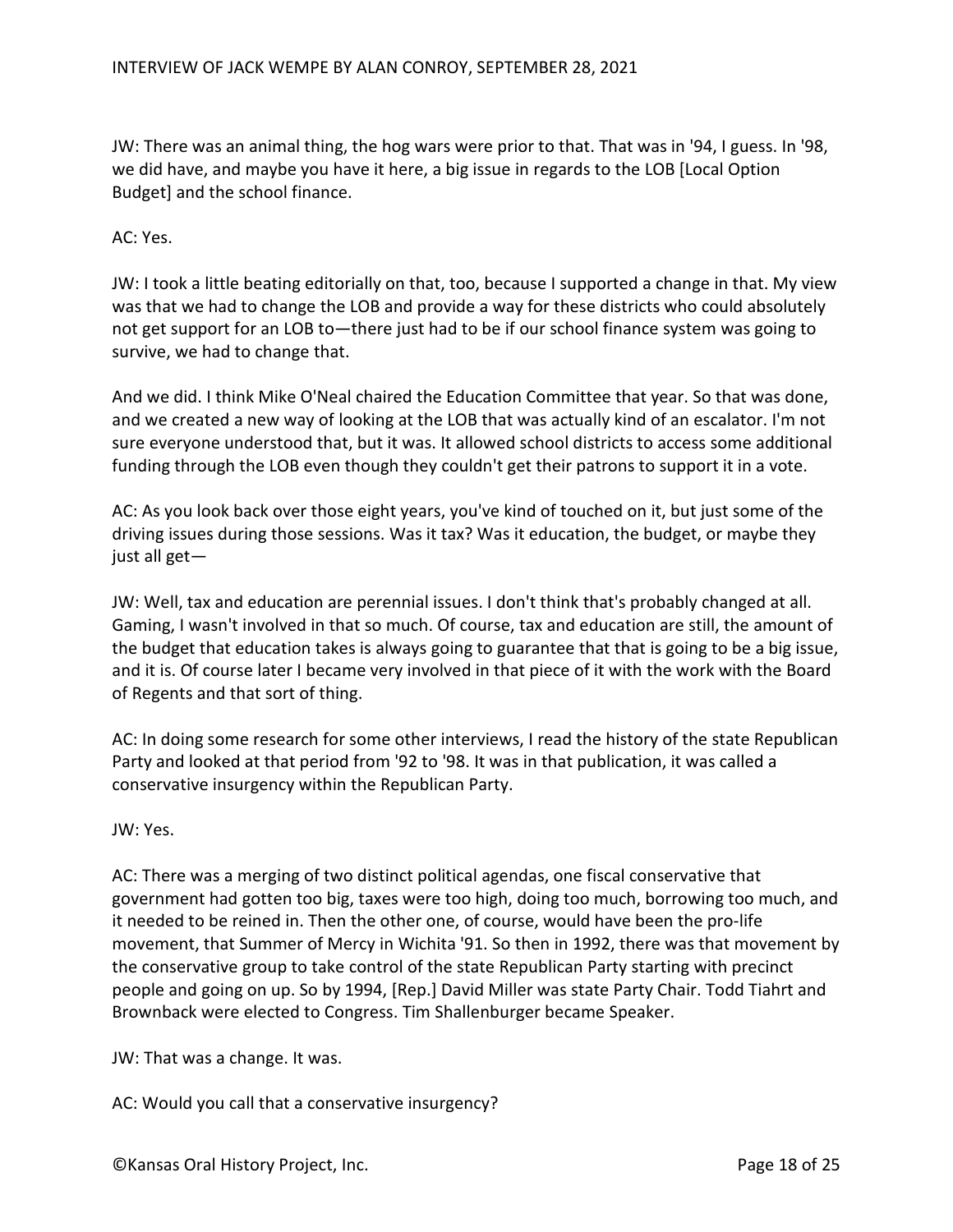JW: It was. It started in the '93 session. I think there was a little bit of a rebellion on the Republican side during the session. Of course, in '94, it went the conservative direction although Tim was very conservative and was part of that, but I don't know whether he was as conservative as some are currently.

AC: Did the Democrats in the House take advantage of that division?

JW: I think we probably tried to. I wouldn't say they didn't. I think there was a time the Democrats were, and maybe prior to my coming here, when the rebels were in their heyday. I think the Democrats made common cause with them from time to time.

AC: Saw an opportunity.

JW: I suppose.

AC: We talked about reapportionment. And then you mentioned you were on Governor Finney's boat one time. When you were in the legislature in those eight years, much interaction with the governor, the Governor's Office, either Governor Finney or Governor Graves or his staff, her staff?

JW: Maybe both to some degree. Governor Finney, some. We were out to Cedar Crest from time to time and saw her play the harp and those kinds of things. I wouldn't say a lot, but there was some. Of course, I got along well with Governor Graves. I had a lot of respect for Governor Graves and of course more later when I was on the Regents. I was maybe out there more.

AC: When you think back over those eight years of service in the legislature, if you look back now and you think maybe your proudest accomplishments or accomplishment or ments? Singular or plural?

JW: I don't know if I would pick anything out particularly. I hope I was responsible. I hope I made a difference a little bit. I'm not going to take credit for anything that happened. I tried to do my job, and I thought after eight years, it was time to go ad let someone else do it, and so that's what I did.

It was never easy for me to win, as you know. I was one of those 52 to 54 percent guys. That wasn't easy to attain. It was always a little bit of a struggle. And of course, being in the minority for six years, I could never chair a committee or could never do those kinds of things, you begin to maybe question as to whether you might be better off doing something else.

But in looking back, it was a good eight years. I worked with some wonderful people. I think we did some good things.

AC: You had six children.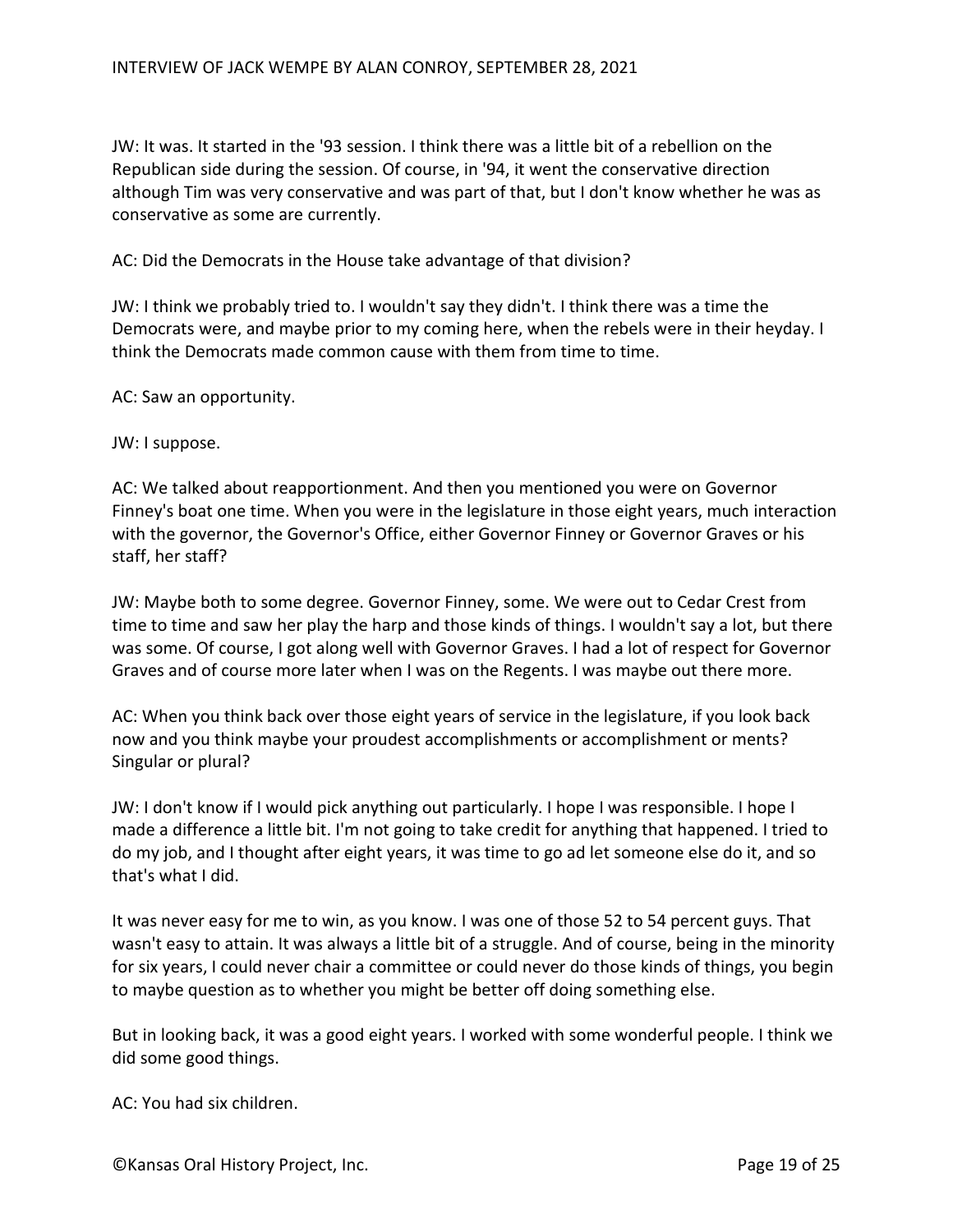JW: Six.

AC: You spent eight years, at least four or five months out of the year up here in Topeka.

JW: Well, I did. Of course, they were pretty well up there. In fact, we went just last week. My wife and I were in North Carolina, and my youngest son retired from the military in thirty years.

AC: And his rank was?

JW: He was a colonel.

AC: That's great. Any big disappointment that you were so close to maybe getting something across the finish line that you could have almost tasted it, but the stars didn't line up, and it didn't happen?

JW: I think every year at the end of the session when you leave, there's a little bit of that feeling because there were some things you worked on. The higher ed thing, I worked really hard on trying to get that movement going. Nothing happened while I was here.

I did, after my last session, I was on the task force that Governor Graves appointed which worked on a new system for higher education which was somewhat different than what developed, but it was close because Christine Downey and others were on that task force, too, and they took that theory or that philosophy and created it within the Board of Regents. So it did happen, but it happened a year after I was gone. So that would have been a little bit of a disappointment, but by and large, it was fine.

AC: We mentioned it just briefly, but of course, another issue for years would be the abortion issue.

JW: Yes.

AC: Certainly probably a difficult issue.

JW: My position was pro-life at that time. My last year here, I think there were forty-eight Democrats, and I think twelve of us were leaning towards the pro-life side. I always tried to be respectful of people who had a different view on that. I think there is an argument on the other side of that issue. But we did pass some pro-life legislation, and I thought it was reasonable at the time. But, of course, that's all different now.

AC: Yes. Here's this required question we're going to ask. We ask all our people. It's a personal identity question. So personal identity is loosely defined as gender, age, race, class, sexual or gender orientation, marital status. Did you in your experiences during the time in the legislature, did you believe your personal identity influenced your ability to pass policy, work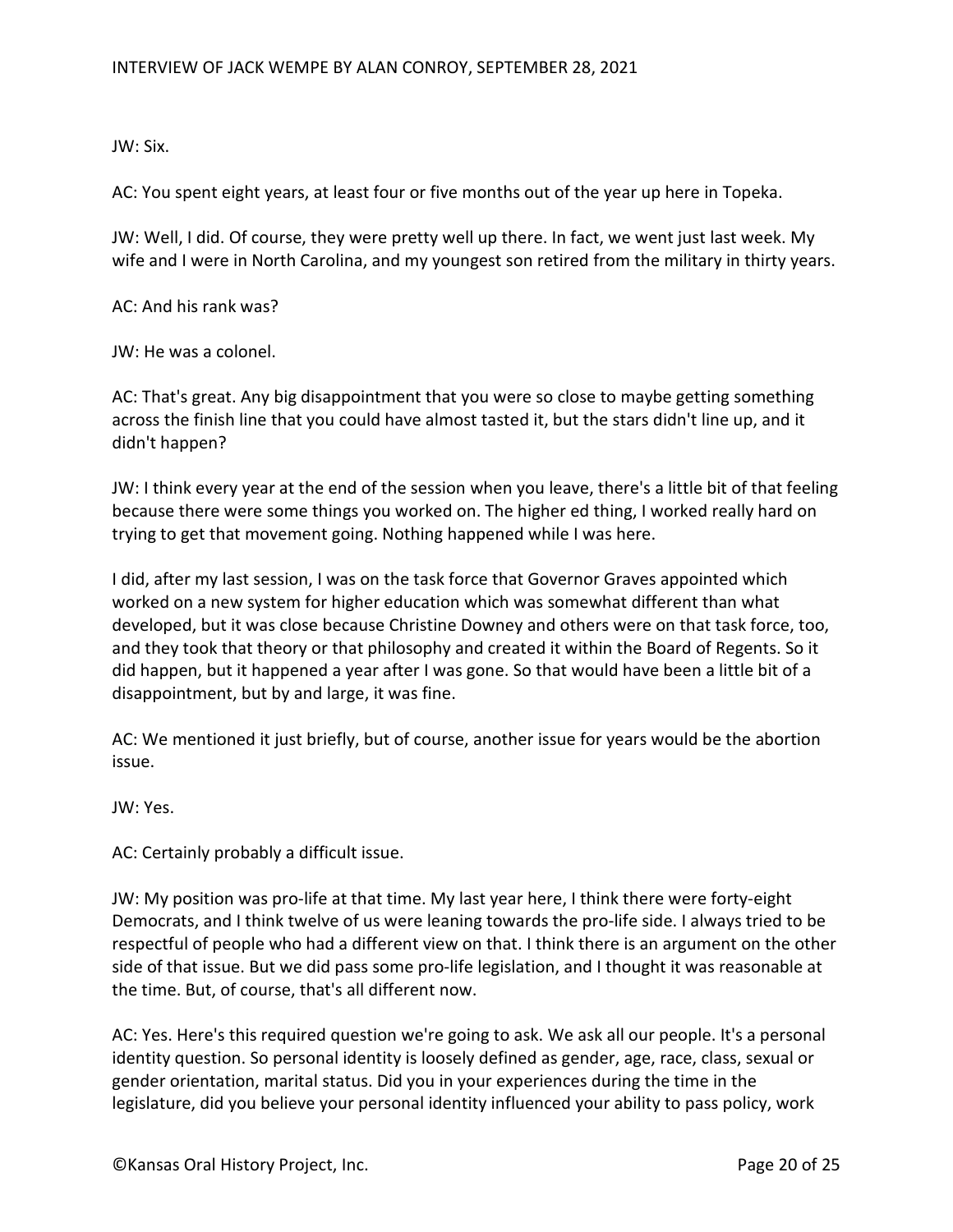with fellow legislators, or provide constituent services? Were you ever given committee assignments or tasks that you believe were functions of your personal identity? That's it.

JW: I mean, those elements are what make people who they are. I think this is a people business. So I think people, the persona I guess, of people makes a difference. I suppose, I think I had some credibility on school finance simply because of the experience I'd had in the past, and maybe undeservedly but I think I did a little bit. Whether I ever received committee assignments, I think obviously they try and fit those to a person's skills or life experience and the economic development committees and the education committees were part of that. I guess I just view it as this is a human enterprise.

AC: It certainly is.

JW: And those things are involved in being human.

AC: Yes. Maybe just another philosophical question. Should a legislator vote their personal views or should they vote their views of their constituents?

JW: I think that's always a question, and there's always a balance there. I think one some of these moral issues that a person has to vote his conscience. Now on a lot of things, it's not that way, but I watched the debates here on capital punishment and on abortion and on some of those kinds of issues, and I see people go up here to the well. I never really did on those issues, go up and speak to it much. They're speaking from the heart. I think in those areas, I think you have to be willing to vote in a way that could cost you the next election. You ought to understand that.

In my district, I was opposed to capital punishment. That was certainly a majority of my district did not support that. I felt strongly enough, I felt, "Well, that's the way I think. If I'm defeated as a result of that, then I am." So I think there are cases, but I think a lot of times, it has to do with the way you do things, and you can fit it into your—I think a legislator has some responsibility to lead or attempt to lead, develop public opinion in his district. That issue has always interested me. In later years, I've written columns and all.

# AC: Quite a few of them.

JW: Quite a few. That's been an issue that I've always been interested in is how public opinion develops. I think in too many cases, legislators maybe are just followers of public opinion, and some other element out there is involved in creating it. I think legislators need to be involved in trying to form public opinion or try and gain support for certain things that are important. Anyway, that's a long answer. That's a long, windy answer.

AC: Good answer. I did notice in the one information, in terms of contributions from different organizations, your list was pretty long. You attracted a lot of money from different organizations. Is that just all part of the process?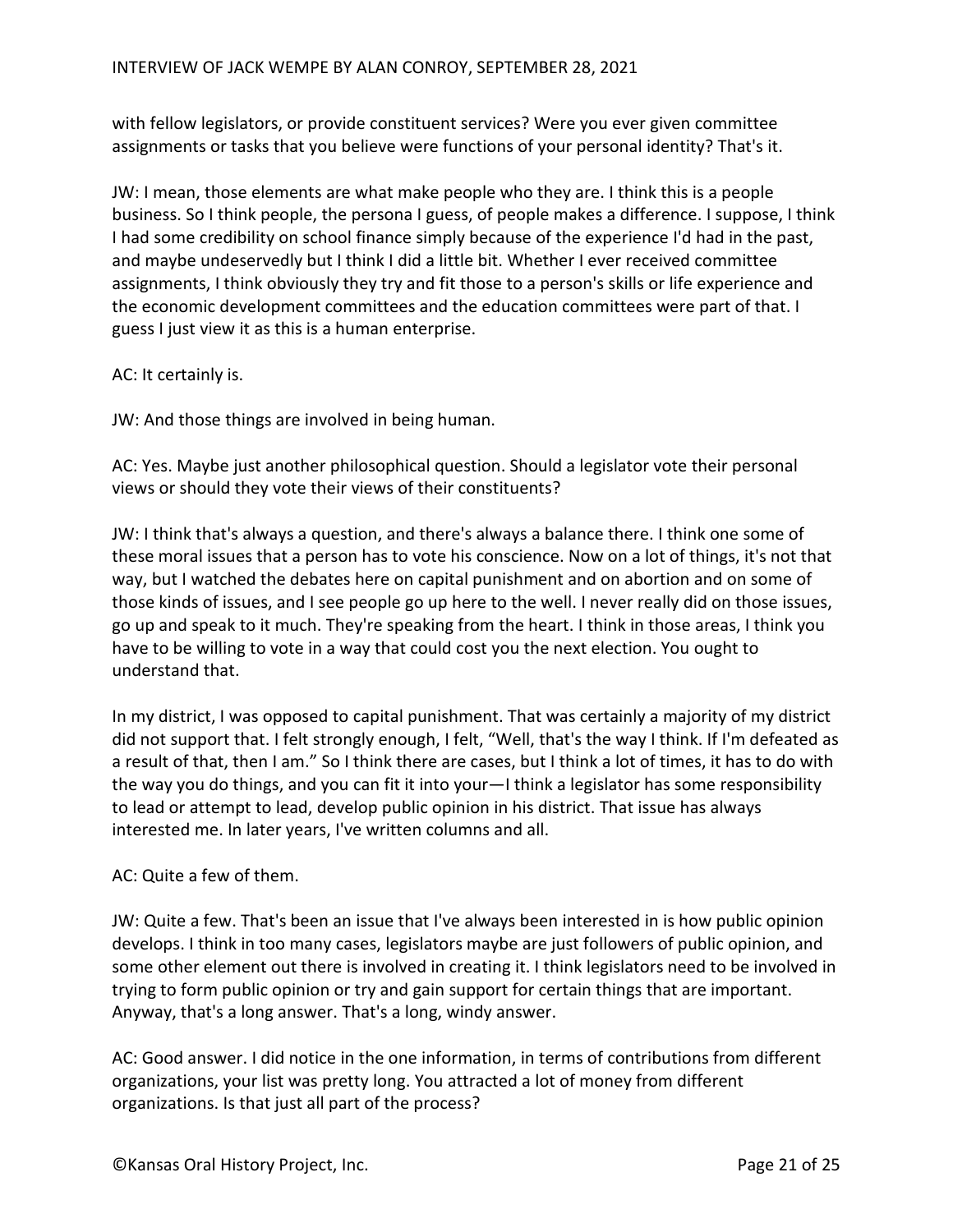JW: I think it is. I don't think I ever solicited anything. It came when you begin to take positions. Then organizations that believe in that position tend to support that the next election. So it just happened. I was never a very good fundraiser. I was never a very good politician to be honest with you. Certainly I wasn't a very good fundraiser, and I just sort of took what-

AC: Well, elected four times, no primary opposition. You must have been doing something right.

JW: Well, maybe.

AC: So you served eight years in the legislature. During those eight years, did you ever notice a kind of a change in how the legislature worked or just in terms of how it functioned or the organization, how it conducted its business? Was it pretty much the same during those eight years?

JW: I think, as I mentioned, I think the Appropriations Committees became more influential all the time during that eight years. I think they got involved and still are in policy to some degree that maybe they didn't when I first came here. I think maybe that would have been a change.

Other than that, I don't know. It did become more conservative in the management.

AC: The institution, the process works. It did work. It still works?

JW: I'm not that close to it now. I'm not going to comment as to whether it still works. I just follow it in the paper a little bit. It seems to me that the current legislators get involved in some things that we didn't get involved in at that time like health policies and things of that kind.

AC: Do you ever think the opportunity would be right that you'd ever consider running for the legislature again or elected office?

JW: Of course, I'm way beyond that age wise.

AC: You have a lot of wisdom. Sometimes that's good.

JW: No, I've never given that any thought. I really enjoyed the after-the-legislature years with the association with the Board of Regents. In many respects, I was able to maybe accomplish more there than I could in the legislature, fewer numbers. In those elements, I was in some formative periods. I was on the first board after Senate Bill 345 was passed. So we had to create a new system for the Board of Regents. I got to be involved in that. And then a few years later, '07, I think, the legislation was passed creating the Technical Authority, Tech Ed Authority. I was on that initial board. So we got to create a system again. Those were challenging things and were interesting. Those jobs or those positions I guess insulated me from regretting leaving the legislature.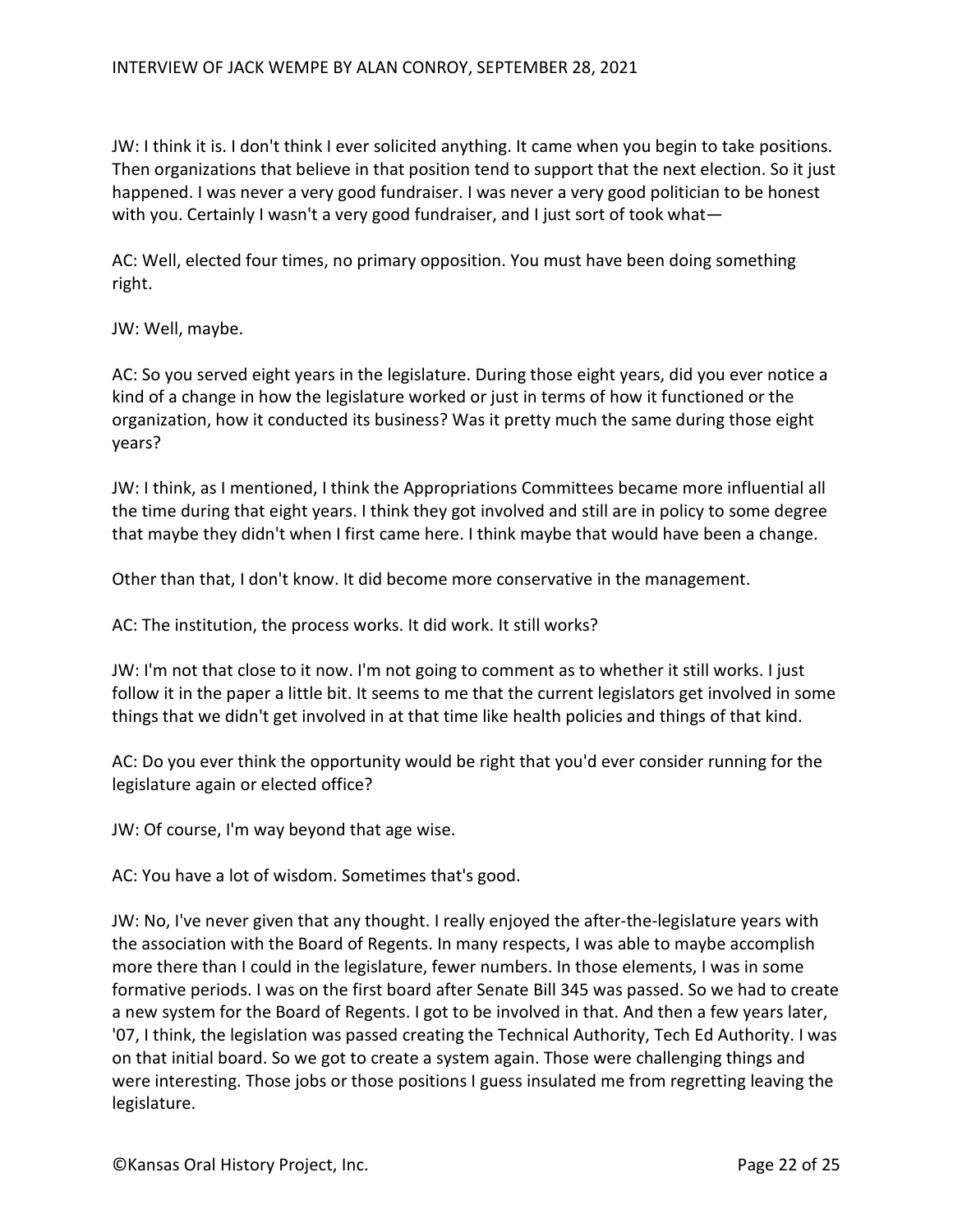AC: So more cantankerous, I don't know, challenging state legislature or higher education, Board of Regents, faculty, administration, all of that when you were on the board. I guess they each probably had their own challenges.

JW: They each had their own challenges. There were some significant challenges. In '03, I was Chairman of the Board of Regents. We had some issues during that year, one being that we had to replace our executive director, and we had a three-month period that we didn't have one. I kind of got intensely involved in that management at that point.

Then, of course, we had a terrible happenstance during that year. Roy Williams [KU Basketball Coach] resigned. In Jayhawk world, that was an absolute disaster. Bill Self kind of healed it a little bit.

AC: It's worked out, I guess. But I noticed it was 2006, you did run for the State Board of Education.

JW: I did.

AC: From your district. Was it Hutchinson, Kingman, Ellsworth, McPherson, Great Bend, kind of that south central?

JW: We even had part of Wichita. It was pretty large. We had fifty-two school districts. I visited fifty during that run. I came up to see [Governor] Kathleen [Sebelius] at that time. I was interested in seeing someone run as an Independent. The Democrats didn't stay out of it. I proposed that to her, but then we had a couple of them filed early out west, and it ruined that idea. So I came up here. I know Mel Minor --you remember Mel Minor.

AC: Certainly, yes.

JW: He and I came up and talked to the governor. "Well," she said, "I think one of you ought to run." So Mel's wife had some health issues at that time. He wasn't in a very good position to run. But he called me and he said, "Are you going to run? If you don't, I guess I will."

Anyway, I finally decide I would go ahead and make a run. It was pretty hopeless from the beginning.

AC: You got 49 percent of the vote.

JW: We got pretty close. At the end, I thought we were going to win. But we got pretty close. We ran a pretty good race. Mel was my treasurer in that race.

AC: You did very well in Rice County.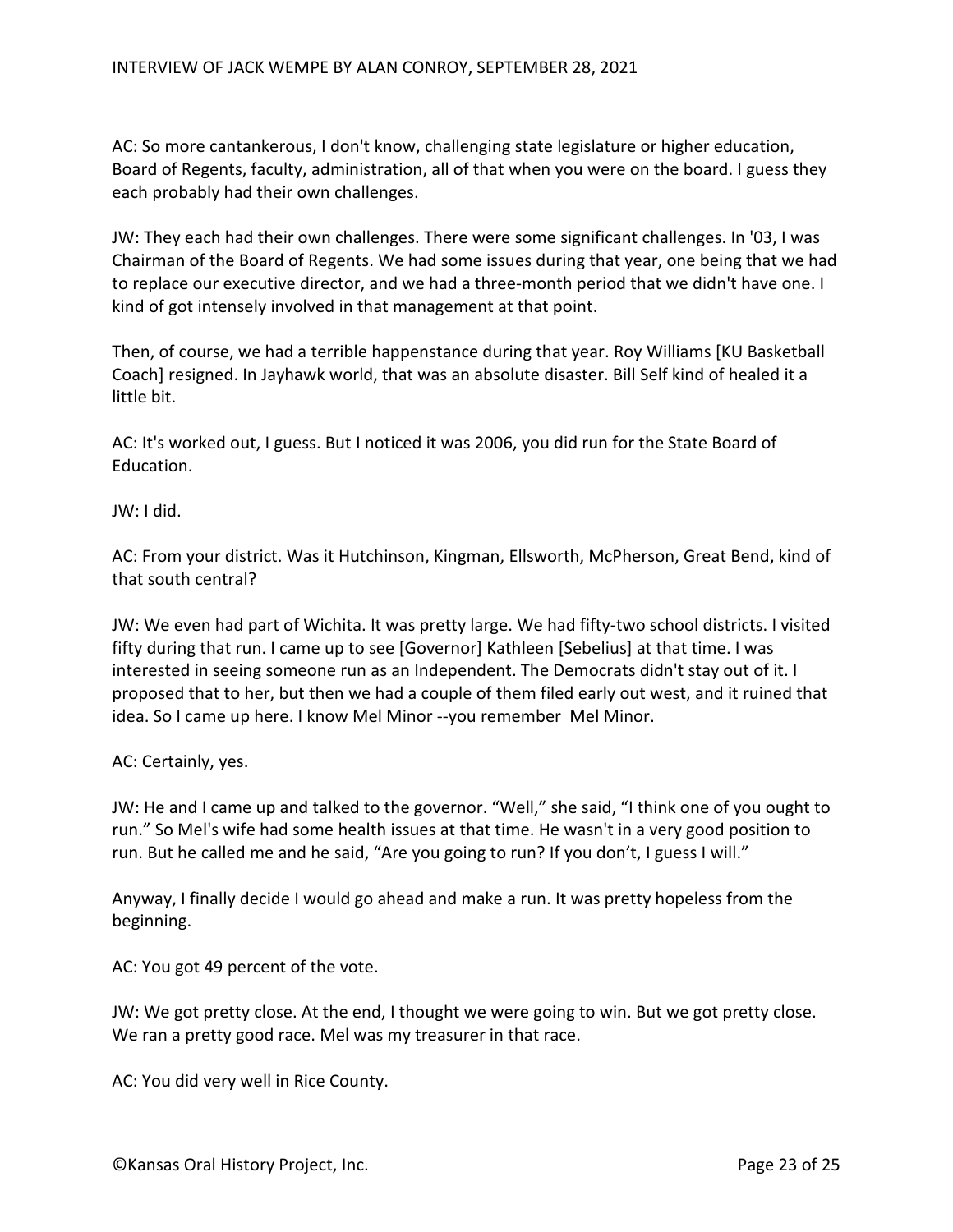JW: I did.

AC: 2,100 votes, and it was Ken Willard who was the opponent. He only got about 900 in Rice County.

JW: There were some areas up north in Clay Center and all I had trouble in. In Wichita, of course, I had trouble down in that Bel Aire area and that northern part of Wichita. But I had a pretty good organization put together, and I had co-chairmen in every county. I had a Democrat and a Republican co-chairman in every county. We made a pretty good effort.

AC: Yes. By the results, it was pretty close. You got 49 percent of the vote.

JW: It was pretty close, but there wasn't any cigar.

AC: So if you're on Main Street in Lyons or over in Little River and somebody comes up to you and says, "I'm thinking about running for the legislature, what would you tell them?"

JW: Well, I think I would encourage them if I thought they would be a good legislator. If it was someone that I thought wouldn't, I don't know if I would. I think it's a worthy thing to do. I'm awfully disappointed. In our area, to be honest with you, I've never seen our representative. It just isn't like it was. I mean, when LeRoy Fry was doing it or I was doing it or Bob Bethel was doing it, we had all these coffees. There was a lot of interaction with constituents and this sort of thing, and we had quite a bit of constituent interest. There's no constituent interest now. Part of it, in our part of the world, there's not much of a relationship between the legislators and the constituency. We just assume if they're Republican, they're going to win, and that's just the way it is.

AC: Ever any passing thought of running for the Senate from your district, your area?

JW: No. When I left here, I was finished with the political thing. So there wasn't any thought of running again to anything. I got very involved with Habitat for Humanity for a while and did some other things kind of locally. Then I have my rental stuff that I still do even at this advanced age.

AC: Anything else maybe that you'd like to discuss or any issues or topics that we haven't touched on?

JW: Not really. I appreciate the opportunity to talk about this stuff. You know, some of it comes back when you begin to talk about it that you hadn't thought of for years.

AC: You remember that refrigerator speech though.

JW: I remember the refrigerator speech. I do. I remember I carried the bill on the hog thing when the Seaboard people came in. Bob Mead was a committee chairman, and I was the